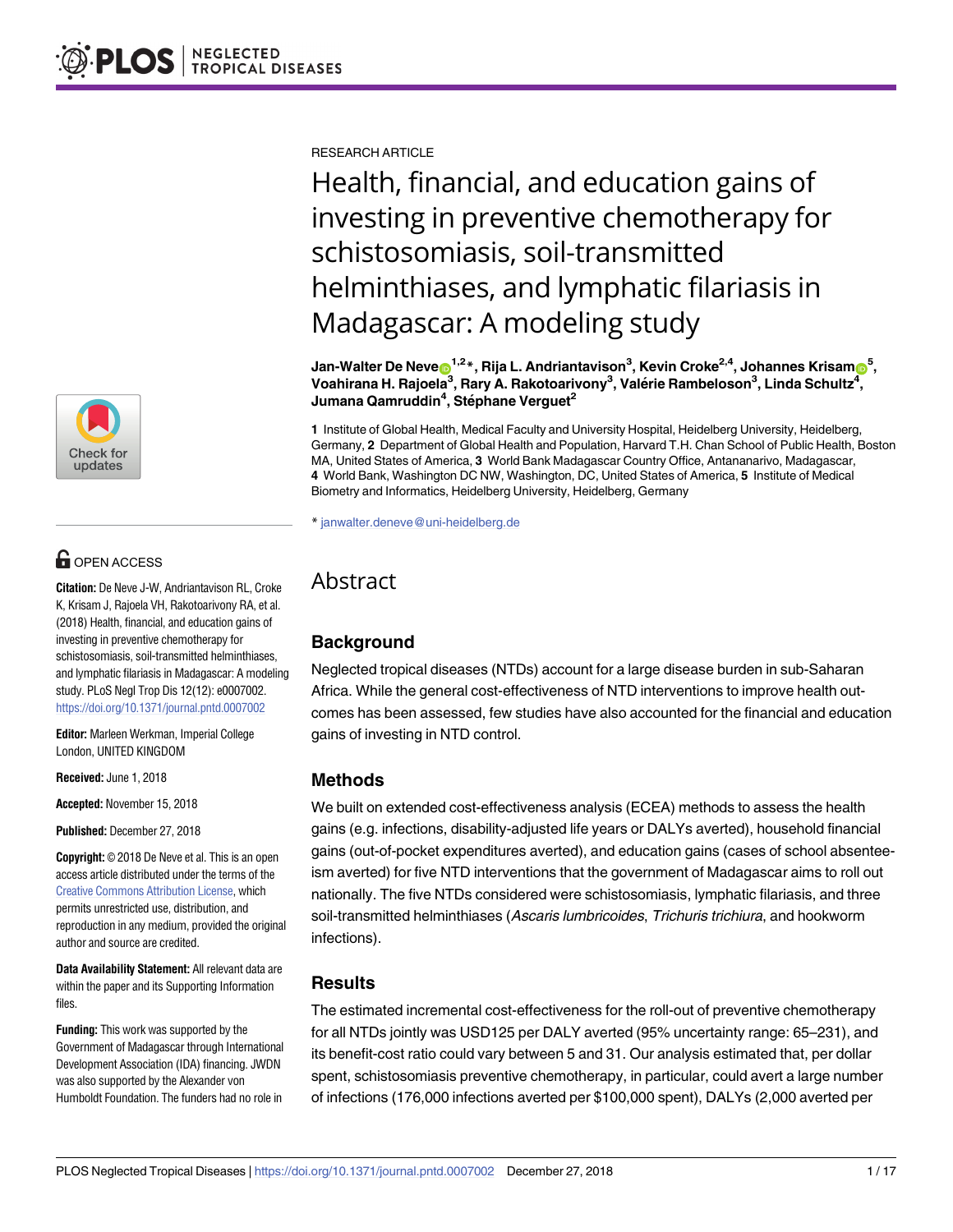<span id="page-1-0"></span>study design, data collection and analysis, decision to publish, or preparation of the manuscript.

**Competing interests:** The authors have declared that no competing interests exist.

\$100,000 spent), and cases of school absenteeism (27,000 school years gained per \$100,000 spent).

#### **Conclusion**

This analysis incorporates financial and education gains into the economic evaluation of health interventions, and therefore provides information about the efficiency of attainment of three Sustainable Development Goals (SDGs). Our findings reveal how the national scaleup of NTD control in Madagascar can help address health (SDG3), economic (SDG1), and education (SDG4) goals. This study further highlights the potentially large societal benefits of investing in NTD control in low-resource settings.

#### Author summary

Neglected tropical diseases (NTDs) cause ill health and disability among the poorest people with extensive economic and social effects. Existing cost-effectiveness analyses, however, have typically focused on the health gains associated with the scale up of preventive chemotherapy. This misses the key fact that health investments can contribute to gains in other sectors leading to broader benefits of NTD control. This study determines the value for money of national NTD control across multiple sectors. We assess the potential health, financial, and education gains of NTD control in a setting where NTDs are highly endemic. We build on extended cost-effectiveness analysis methods to examine five interventions which governments aim to scale up nationally. We find that, per dollar spent, preventive chemotherapy could avert a substantial number of infections, disabilityadjusted life years or DALYs, and cases of school absenteeism. Our analysis incorporates broader wealth and education gains into the economic evaluation of health interventions and therefore provides information about the efficiency of attainment of three Sustainable Development Goals. This study highlights the potentially large societal benefits of investing in NTD control.

## **Introduction**

Neglected tropical diseases (NTDs) affect more than 1 billion individuals worldwide [[1\]](#page-13-0). NTDs are typically a consequence of environmental and socioeconomic conditions and cause ill health and disability among the poorest and most marginalized people [[2\]](#page-13-0). Moreover, the economic and social effects of NTDs are extensive [\[2,](#page-13-0) [3](#page-13-0)]. NTDs affect household and worker productivity  $[4-6]$  $[4-6]$  $[4-6]$  $[4-6]$  $[4-6]$  and are associated with substantial loss of work time  $[7, 8]$  $[7, 8]$  $[7, 8]$  $[7, 8]$ . Interventions to control NTDs promise large economic pay-offs outside the health sector in agricultural productivity and educational benefits, and have been considered as investments in human capital and poverty reduction [\[9](#page-13-0)]. Given that the existing tools to control NTDs are effective, inexpensive, and the dividends are large, ending these diseases has been suggested as one of the most cost-effective interventions in population health [\[1](#page-13-0)]. As a result, a range of elimination and control initiatives for individual diseases has emerged, including the London Declaration on NTDs, inspired by the World Health Organization's (WHO) 2020 roadmap on NTDs, and the Sustainable Development Goal (SDG) target 3.3 to end the epidemic of NTDs by 2030 [\[10\]](#page-13-0).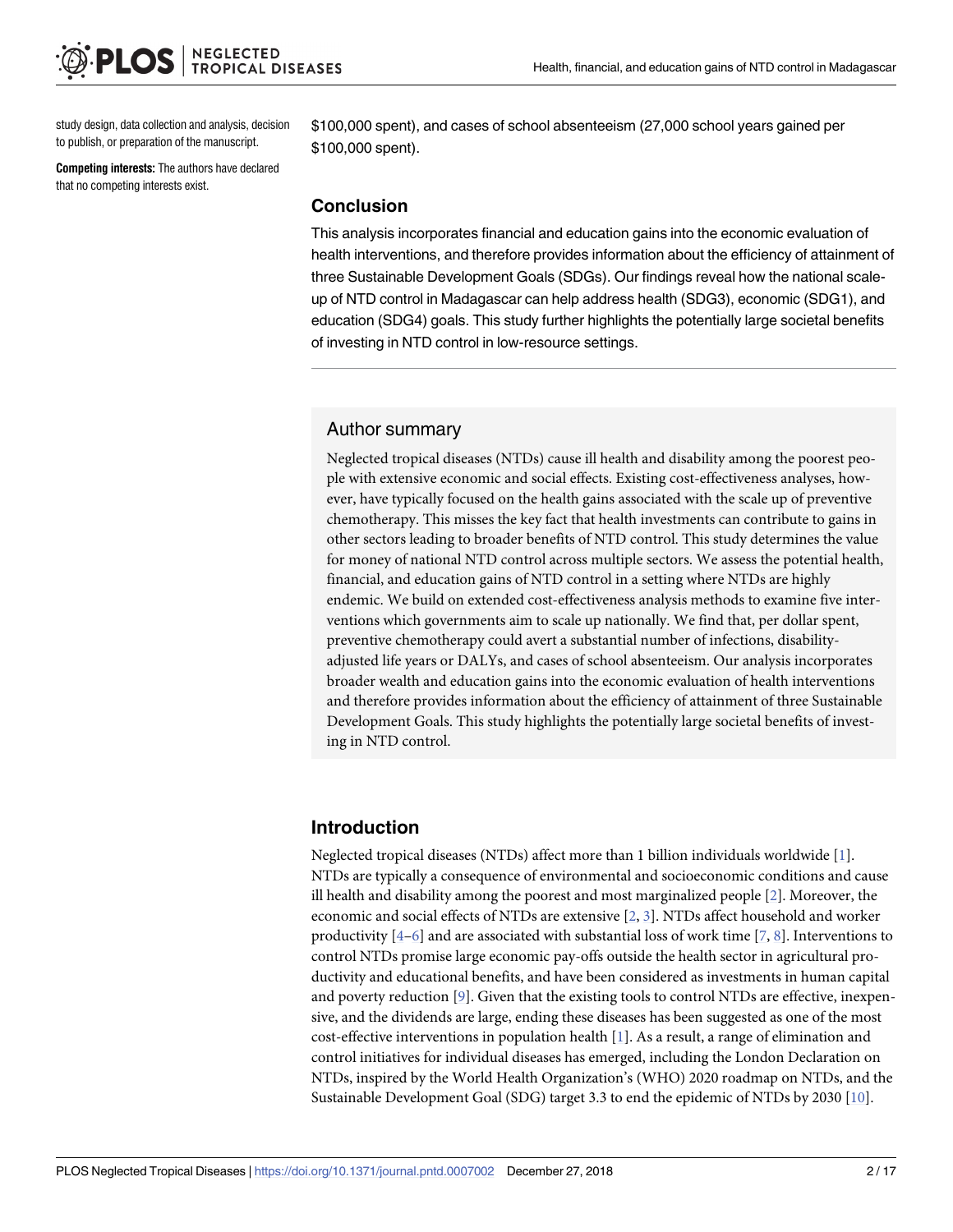<span id="page-2-0"></span>Existing cost-effectiveness analyses of NTD control, however, have typically focused on the health gains associated with the scale-up of preventive chemotherapy in low-resource settings [\[1](#page-13-0), [2](#page-13-0)]. This is surprising given the wide array of economic and social benefits of investing in NTD control [[11](#page-13-0)]. The first edition of *Disease Control Priorities* (DCP) already made this point in 1993, further highlighting the broad impact of worm infections (helminthiases) [\[12\]](#page-13-0):

*"The principal public health significance of the helminthiases resides, then, not in their effect on mortality but, rather, in their consequences of impaired growth and development in children, chronic disability, and long-term impairment of function. These consequences, combined with the extremely high prevalence of many helminthic infections, suggest aggregate outcomes for these conditions that are very substantial from the standpoint of both economic productivity and general welfare."*

The contents of the DCP served as powerful background information for the World Bank's World Development Report 1993 [[13](#page-13-0)], the estimation of disability-adjusted life years (DALYs), the 'worm wars' [\[14,](#page-13-0) [15](#page-13-0)], and the recently published third edition of DCP [[16](#page-13-0)].

Furthermore, given limited resources, policymakers dealing with NTDs face difficult decisions often having to balance multiple sectoral goals beyond health. The typical framework used allocates resources to optimize population health. This approach risks missing the fact that health investments contribute to gains in other sectors and may lead to underestimating the broader benefits of NTD control [[17\]](#page-13-0). If NTD control, for instance, contributes to educational gains, policymakers in the education sector may be willing to contribute to the cost of NTD control in a co-financing approach between the education and health sectors to achieve their respective goals jointly [[16](#page-13-0), [18](#page-13-0)]. While previous work has documented the extensive benefits of NTD control across the SDG spectrum [[13](#page-13-0)], our study attempts to comprehensively quantify the extended cost-effectiveness of NTD control across multiple sectors.

To address this objective, we assessed the potential health, financial, and education gains of national NTD control in Madagascar, where NTDs are highly endemic (see **S1 [Text](#page-11-0)** in the Appendix for contextual information). In the spirit of extended cost-effectiveness analysis (ECEA) methods [\[19,](#page-13-0) [20\]](#page-13-0), we examine interventions for five NTDs which the government aims to scale-up nationally: "lymphatic filariasis" (LF), "schistosomiasis", and three intestinal parasites i.e. "soil-transmitted helminthiases" (STH) (*Ascaris lumbricoides*, *Trichuris trichiura*, and hookworm). This study focuses on the cost of scaling up NTD control efforts nationally and its impact on morbidity and mortality, out-of-pocket (OOP) treatment costs for households, as well as on educational outcomes. The goal of this study is not to assess the costs and benefits of NTD elimination in Madagascar; rather we propose a modeling approach and illustrate it by assessing the potential costs and benefits of scaling up NTD control.

#### **Methods**

Building on ECEA, we developed a modeling approach to examine the health gains (infections and DALYs averted), household financial gains (reduction in OOP treatment costs), and education gains (cases of school absenteeism averted, defined in years of schooling gained) resulting from NTD interventions in Madagascar (**[Table](#page-3-0) 1**). These interventions included preventive chemotherapy for schistosomiasis, STH, and LF, delivered through school-based mass drug administration (MDA) [\[21,](#page-14-0) [22\]](#page-14-0). For simplicity, we assumed that these interventions were incremental to the current status quo with no other interventions taking place before their rollout. While this may be the case at the national level, in practice a number of interventions have already occurred at subnational levels. For example, the SECALINE program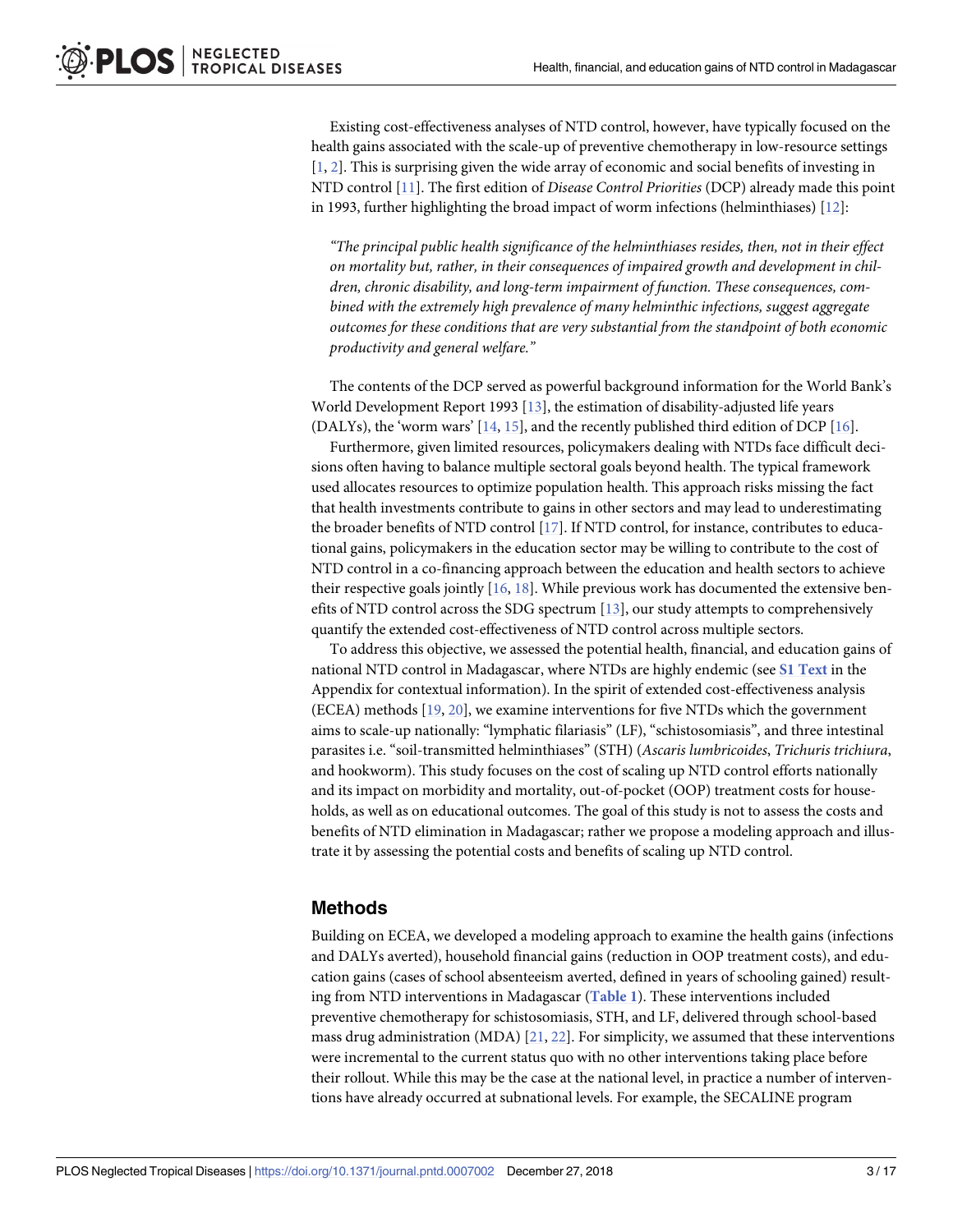|                                                 | Description                                                          | Target<br>population | Number of<br>individuals | Coverage before<br>NTD program (%) | Coverage after NTD<br>program (%) | Source                |
|-------------------------------------------------|----------------------------------------------------------------------|----------------------|--------------------------|------------------------------------|-----------------------------------|-----------------------|
| Schistosomiasis preventive<br>chemotherapy      | Provision of praziquantel (600 mg)                                   | 5-14 years old       | 6,325,000                | 0%                                 | 75%                               | Ministry of<br>Health |
| Ascariasis preventive<br>chemotherapy           | Provision of albendazole (400 mg)                                    | 5-14 years old       | 6,325,000                | 0%                                 | 75%                               | Ministry of<br>Health |
| Hookworm disease<br>preventive chemotherapy     | Provision of albendazole (400 mg)                                    | 5-14 years old       | 6,325,000                | 0%                                 | 75%                               | Ministry of<br>Health |
| Trichuriasis preventive<br>chemotherapy         | Provision of albendazole (400 mg)                                    | 5-14 years old       | 6,325,000                | 0%                                 | 75%                               | Ministry of<br>Health |
| Lymphatic filariasis<br>preventive chemotherapy | Provision of albendazole (400 mg) and<br>diethylcarbamazine (100 mg) | 5–14 years old       | 6,325,000                | 0%                                 | 72%                               | Ministry of<br>Health |

#### <span id="page-3-0"></span>**[Table](#page-2-0) 1. Five neglected tropical diseases (NTD) interventions considered.**

*Notes*: All five NTD interventions were delivered through mass drug administration. Coverage is defined as therapeutic coverage of the NTD program. Geographic coverage would be 100% after the national scale-up of the NTD program. Our analysis does not examine onchocerciasis or trachoma (other NTDs amenable to preventive chemotherapy) since they are not endemic in Madagascar. Source: Ministry of Health, Madagascar [[21,](#page-14-0) [24,](#page-14-0) [25](#page-14-0)].

<https://doi.org/10.1371/journal.pntd.0007002.t001>

("Sécurité alimentaire et nutrition élargie"–or Expanded Food Security and Nutrition) provided school-based deworming in two provinces in Madagascar between 1993 and 2003 [[23](#page-14-0)]. Similarly, there might have been programmatic efforts by scientific institutions (e.g. Institut Pasteur) or non-governmental organizations [\[22\]](#page-14-0).

**Fig 1** displays an analytical framework for our analysis [[19](#page-13-0)]. For each intervention, we estimated: the number of infections and DALYs averted; the reduction in household financial burden associated with seeking care for NTD-related conditions; and the number of cases of school absenteeism averted (years of schooling gained). These amounts depended on the target population size, NTD prevalence, intervention coverage and effectiveness, the probability of developing clinical conditions resulting from NTD infection, healthcare usage, average household expenditures on NTD treatment, and the education burden assigned to NTD infections. Despite some services being provided free of charge by the government, around 41% of (total) health expenditure are financed privately in Madagascar [[26](#page-14-0)]. Therefore, with free preventive chemotherapy for NTDs, we assumed individuals would still pay on average about 41% of



**Fig 1. Analytical framework underlying the economic evaluation approach.** Analytical structure building on the extended cost-effectiveness analysis methodology where impact is estimated in four domains: cost to the government; health gains (i.e., morbidity and mortality due to infections averted); household financial gains (i.e., private out-ofpocket expenditures averted); and education gains (i.e., increased educational attainment among school-going age children) [[19](#page-13-0)].

<https://doi.org/10.1371/journal.pntd.0007002.g001>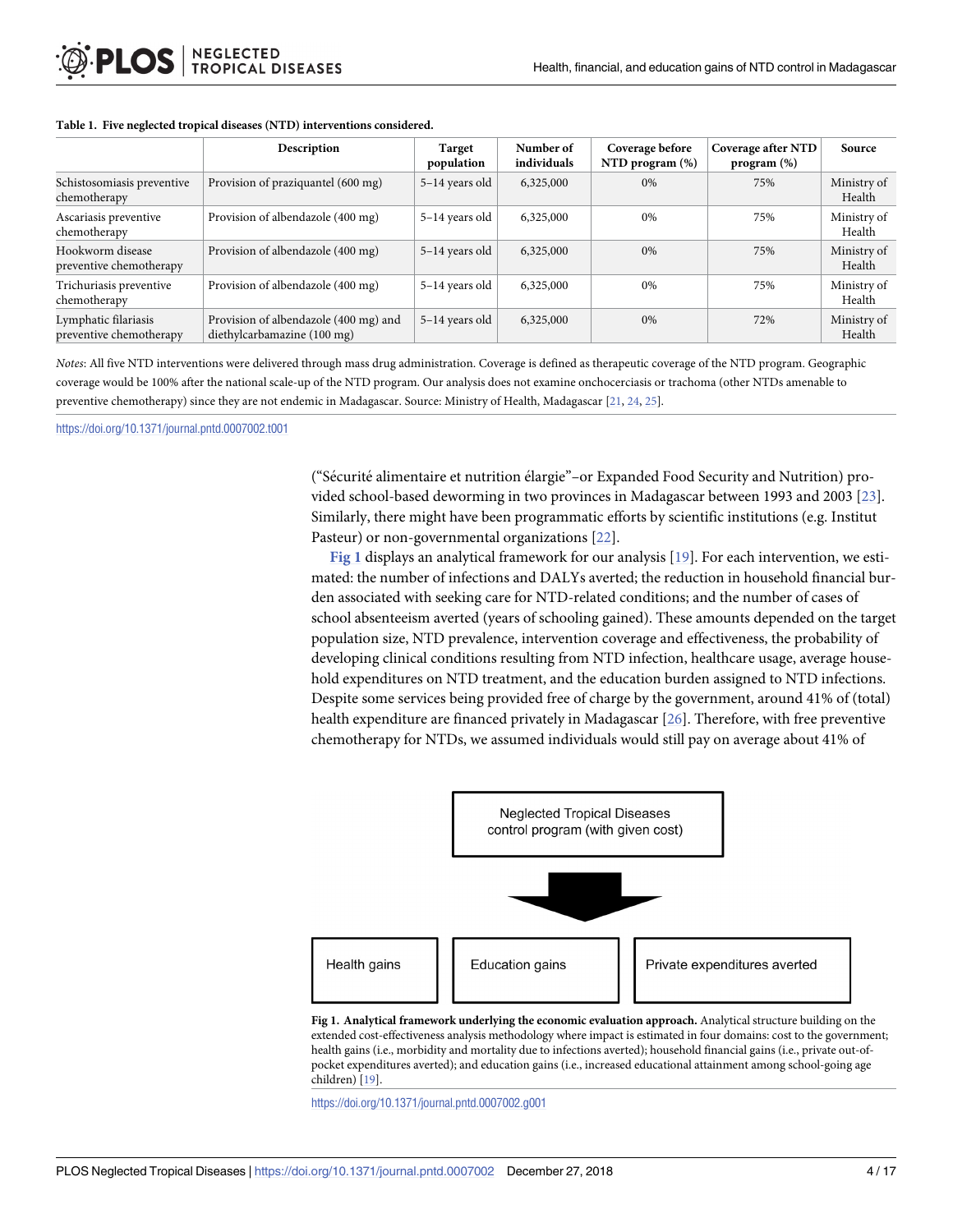<span id="page-4-0"></span>

| Level                      | National (2013 USD) | Regions (2013 USD)       | Districts (2013 USD)     |
|----------------------------|---------------------|--------------------------|--------------------------|
| Coordination meetings      | 18,000              | $\overline{\phantom{a}}$ | $\overline{\phantom{a}}$ |
| Staff training             | 32,000              | 93,000                   | 58,000                   |
| Office supplies            | 13,000              | $\overline{\phantom{a}}$ | $\overline{\phantom{0}}$ |
| Tools                      | 36,000              | $\overline{\phantom{a}}$ | $\overline{\phantom{a}}$ |
| Community mobilization     | 16,000              | 2,000                    | 203,000                  |
| Transport                  | 7,000               | $\overline{\phantom{a}}$ | 12,000                   |
| Supervision                | 29,000              | 6,000                    | 243,000                  |
| <b>Evaluation meetings</b> | 9,000               | 11,000                   | 84,000                   |
| Total                      | 160,000             | 112,000                  | 600,000                  |

*Notes*: The cost of the campaign was 1,938,962,848 Malagasy Ariary (MGA) (2013) and the number of individuals targeted by the campaign was 4,433,902. Source: Rapport synthétique d'activités et de résultats TMM-PAUSENS 2013 Maladies Tropicales Negligées, Ministère de la Santé Publique, Gouvernement de Madagascar (2013).

<https://doi.org/10.1371/journal.pntd.0007002.t002>

clinical treatment costs for the remaining NTD-related medical issues (e.g., surgical management of hydrocele or lymphedema resulting from chronic LF).

We used government reports to estimate the program costs of the interventions analyzed [\[21\]](#page-14-0). **Table 2** displays a breakdown of costs of Madagascar's 2013 NTD program. Program costs included community mobilization and supervision of staff; whereas all drugs used for the program were donated by pharmaceutical companies. Using the total cost of the campaign and the number of individuals targeted, we inferred the unit cost per individual. In sensitivity analyses, we added drug costs assuming drugs would not be donated by pharmaceutical companies. No other adjustments to the costs data were made. Additional details on Madagascar's NTD program are provided in **S1 [Text](#page-11-0)** in the Appendix.

We selected input parameters for our economic model in two steps. First, we conducted a narrative literature review of the evidence to identify meaningful estimates for each parameter (Appendix, **S1 [Text](#page-11-0)**). Second, when multiple sources were identified for a parameter, we chose estimates based on source quality and similarity of the context with a Madagascar setting. If source quality or setting was not a differentiating factor, we opted for the more conservative estimate. In additional analyses, we varied our input parameters to assess the sensitivity of our findings to alternative parameter specifications. All parameter inputs used are listed in **[Table](#page-5-0) 3**.

We present results for an 'integrated' program scenario, where the cost of an NTD campaign targeted to school-going age children covers the roll-out of preventive chemotherapy for all NTDs (as opposed to modeling all five NTD intervention independently–each with its own programmatic cost) [\[27,](#page-14-0) [28\]](#page-14-0). Indeed, the Madagascar NTD program was rolled out together to generate programmatic synergies [[21](#page-14-0)]. Moreover, the same preventive chemotherapy is used to control multiple NTDs. Albendazole, for instance, is used to control all three STH (ascariasis, trichuriasis, and hookworm disease) as well as LF in areas where LF is co-endemic [[21](#page-14-0)].

#### **Mathematical derivations**

We summarize here the mathematical derivations for our key outcomes including: program costs, the number of infections averted, household OOP treatment expenditures averted, and cases of school absenteeism averted (in years of educational attainment gained). For the five NTD interventions  $(D =$  schistosomiasis, STH, LF), the program targets school-age children (5–14 year-olds,  $Pop_{5-14}$ ). We denote  $p_D$  the probability of treatment for disease *D* conditional on having *D*;  $c_{OOP,D}$  the OOP costs for disease treatment; and  $c_{gov,D}$  the government costs for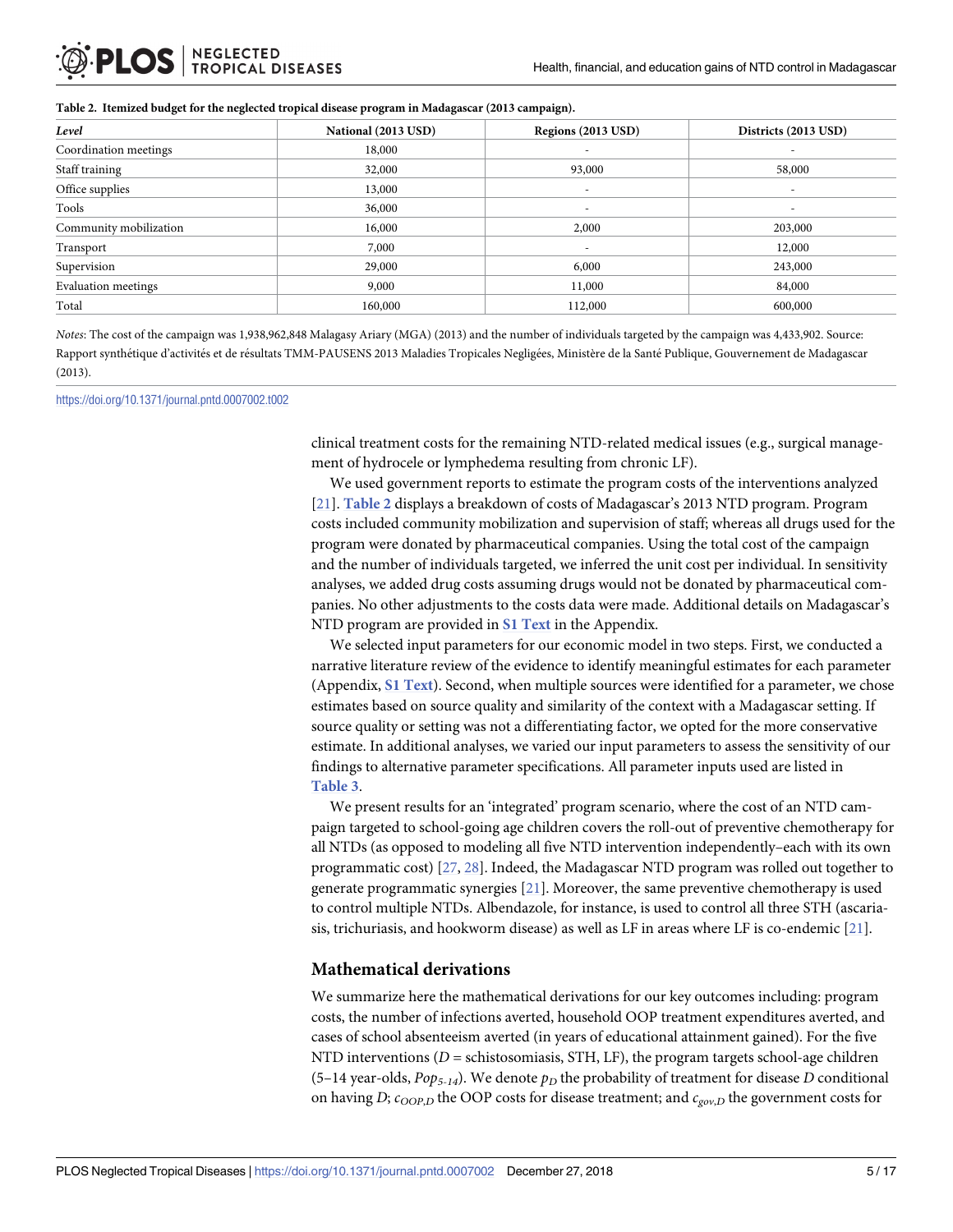|                                                 | <b>Disease</b><br>prevalence (%) | <b>Education burden</b><br>(school years lost) | Health-care<br>use $(\%)$ | Household out-of-pocket<br>payments (2013 USD) | <b>Effectiveness of preventive</b><br>chemotherapy (%) |
|-------------------------------------------------|----------------------------------|------------------------------------------------|---------------------------|------------------------------------------------|--------------------------------------------------------|
| Schistosomiasis preventive<br>chemotherapy      | 25% [29]                         | 237,000 [30]                                   | 60% [31]                  | $1$ [26, 32, 33]                               | 37% [34]                                               |
| Ascariasis preventive<br>chemotherapy           | 26% [29]                         | 247,000 [30]                                   | 60% [31]                  | $1$ [26, 32, 33]                               | 31% [35]                                               |
| Hookworm disease preventive<br>chemotherapy     | 7% [29]                          | 66,000 [30]                                    | 60% [31]                  | $1$ [26, 32, 33]                               | 100% [35]                                              |
| Trichuriasis preventive<br>chemotherapy         | 24% [29]                         | 228,000 [30]                                   | 60% [31]                  | $1$ [26, 32, 33]                               | 13% [35]                                               |
| Lymphatic filariasis preventive<br>chemotherapy | 3% [29]                          | 28,000 [30]                                    | 2% [36]                   | 22 [26, 37]                                    | 45% [38]                                               |

#### <span id="page-5-0"></span>[Table](#page-4-0) 3. Summary of the parameters used for modeling of neglected tropical diseases (NTD) program in Madagascar.

*Notes*: Healthcare use is among those who have clinical symptoms. To calculate household out-of-pocket payments (column 4), we assumed that 41% of (total) health expenditure was financed privately in Madagascar and derived average estimates [\[26\]](#page-14-0). We used the effectiveness from mass drug administration campaigns since this was closest to the planned national roll-out of the NTD program in Madagascar. Conversion rates for Malagasy Ariary (MGA) to United States dollar (USD) were 0.00045 (2013) and 0.00055 (2005) using <https://www.xe.com/currencycharts/>. Inflation from USD 2005 to USD 2013 was taken into account using [https://data.bls.gov/](https://data.bls.gov/cgi-bin/cpicalc.pl) [cgi-bin/cpicalc.pl](https://data.bls.gov/cgi-bin/cpicalc.pl) (1.0 USD 2005 = 1.2 USD 2013).

<https://doi.org/10.1371/journal.pntd.0007002.t003>

disease treatment. Preventive chemotherapy (PC) has an effectiveness *PCeff* and the incremental coverage achieved is *Cov*.

From the government perspective, the incremental costs of PC would be:

$$
TC_{PC} = [(n_{doses} * c_{prev} + c_{prog}) * Pop_{5-14}], \qquad (1)
$$

where  $n_{does}$  is the number of treatment doses;  $c_{prev}$  is the price per dose; and  $c_{prog}$  is the cost of the program per individual. *cprev* = 0 when drugs are donated by pharmaceutical companies (we relax this assumption in a sensitivity analysis where we include drug costs), and  $n_{doses} = 1$ since the campaign included one annual dose.

The number of infections averted is assumed to be:

$$
Prev_{post,D} = PC_{eff} * Cov * Prev_{ante,D},
$$
\n(2)

where *Prevante*,*<sup>D</sup>* is the number of cases of *D* among *Pop5-14* before program.

The number of cases of school absenteeism averted would be:

$$
School_{post,D} = PC_{eff} * Cov * School_{ante,D},
$$
\n(3)

where *School<sub>ante,D</sub>* is the number of cases of school absenteeism associated with NTDs among the school-going age population *Pop5-14* before program (i.e., education burden associated with NTD infections). As we identified no data on school years lost due to NTD infections in Madagascar, we used data from a randomized deworming program in primary schools in Kenya to estimate *Schoolante*, which found that treatment among children would increase educational attainment by about 0.15 years in the long run [\[30](#page-14-0)], and assumed: *School<sub>ante, D</sub>* =  $Pop_{5\text{-}14}$ <sup>\*</sup>  $Prev_{ante,D}$ <sup>\*</sup> 0.15.

The amount of household OOP expenditures averted by the program would be  $E_{post} = Prev_{post}$  $p_S * p_D * c_{OOP,D}$ , where *Prev<sub>post</sub>* is the number of infections averted,  $p_S$  the probability of developing clinical symptoms resulting from  $D$ ,  $p<sub>D</sub>$  the probability of seeking treatment for  $D$  (conditional on having *D*), and  $c_{OOP,D}$  the OOP costs for *D* treatment.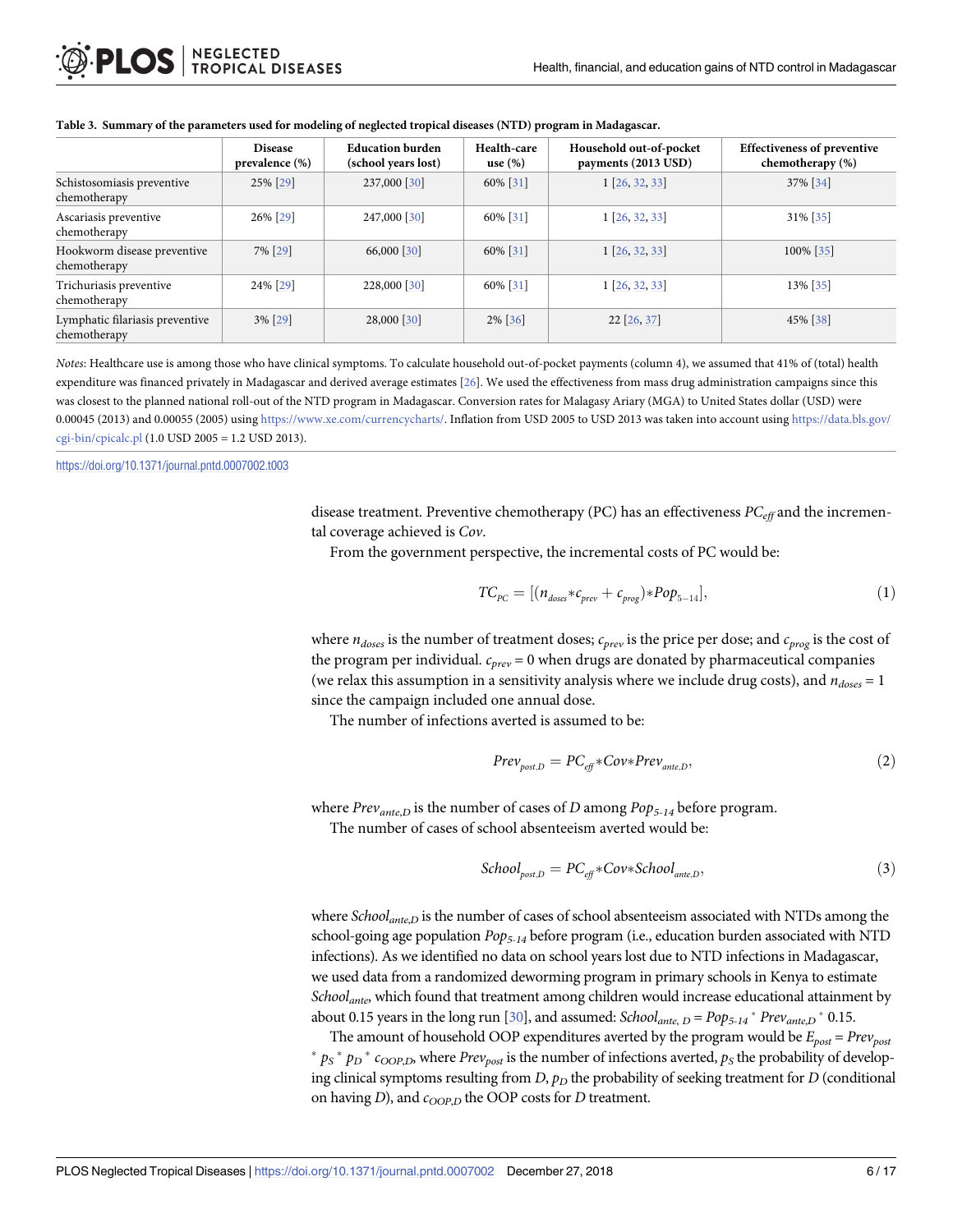#### <span id="page-6-0"></span>**Benefit-cost ratio**

We examined the ratio of the full spectrum of benefits of NTD control in monetary units divided by the total cost of investing in NTD control. We converted DALYs gained into a monetary value (USD). We assessed a range of monetary values since there is no formal consensus on how much to spend to avert a DALY in low-resource settings [[39](#page-14-0), [40](#page-14-0)]. To assess the monetary value of education gains, we used data from the Labor Force Surveys of Madagascar and evidence on the annual rates of return to schooling. The average monthly salary in Madagascar has been estimated at 55,000 Malagasy Ariary (about USD20), or 667,000 Malagasy Ariary (about USD230) per year, whereas the estimated return to one additional year of schooling has been quantified at 11% (of an individual's wage) [[41](#page-14-0)]. To capture the present value of longrun wage benefits associated with preventive chemotherapy, we conservatively assumed wage benefits over 20 years discounted at 3% per year [[42](#page-14-0)]. We used data on the average wage in Madagascar (as opposed to the minimum wage) since the labor market is dominated by nonwage earners (only 11% of the labor force earns a salary) [\[43\]](#page-15-0). The average wage is lower than the minimum wage in the private sector  $[44]$ .

#### **Subnational analysis**

To assess the distributional impact, we examined the subnational variation in the effects of the program on health, financial, and education gains. Field studies conducted in Madagascar between 2015 and 2016 suggest that the prevalence of STH among school-aged children ranges from 0 to 94% (Appendix, **S1 [Fig](#page-12-0)**). A similarly large range has been observed for schistosomiasis, which ranged from 1 to 89% in endemic districts (106 out of 114 districts). The prevalence of LF ranged from 0 to 58% (in 99/114 districts) [\[22](#page-14-0)]. We examined the differential impact of rolling out the program using a range of values for prevalence that is representative of the distributions seen in Madagascar. Specifically, we used 5%, 25%, 45%, 65%, and 85% as prevalence for the five NTDs. For instance, in the districts Ampanihy, Beloha, Ihosy and Toliara II in South-Western Madagascar, the prevalence of STH ranges from 1 to 8%. Conversely, in the districts Mananara Avaratra, Maroantsetra, Toamasina I and Toamasina II in North-Eastern Madagascar, the prevalence of STH ranges from 77 to 99%. A similarly high prevalence of STH is found along the Eastern coast [\[22](#page-14-0)]. We expect that the combination of high prevalence and focus on smaller geographic areas increases the cost-effectiveness of NTD control in highly endemic districts. It is likely that national NTD interventions may ultimately focus on specific "hot spots" where NTDs are highly endemic using regionally targeted campaigns.

#### **Sensitivity analyses**

Univariate and multivariate sensitivity analyses were conducted to explore the sensitivity of our findings to various parameter assumptions.

Considerable uncertainty exists around NTDs, including prevalence and intensity of infection and of related conditions, their distributions, effectiveness of MDA to control NTDs, as well as on the effect of NTD control on economic and social outcomes. In particular, there has been some degree of controversy around the effect of NTD control on school participation [\[14,](#page-13-0) [15,](#page-13-0) [45\]](#page-15-0) and previous cost-effectiveness calculations [\[46\]](#page-15-0). To acknowledge the uncertainty around our results, we conducted a probabilistic sensitivity analysis using Monte Carlo simulations  $(n = 1,000)$  [\[47,](#page-15-0) [48\]](#page-15-0), where we assumed selected distributions for each key input parameter including disease prevalence, treatment effectiveness, the percentage of paid workers in Madagascar, healthcare costs, and averted years of school absenteeism (school years gained)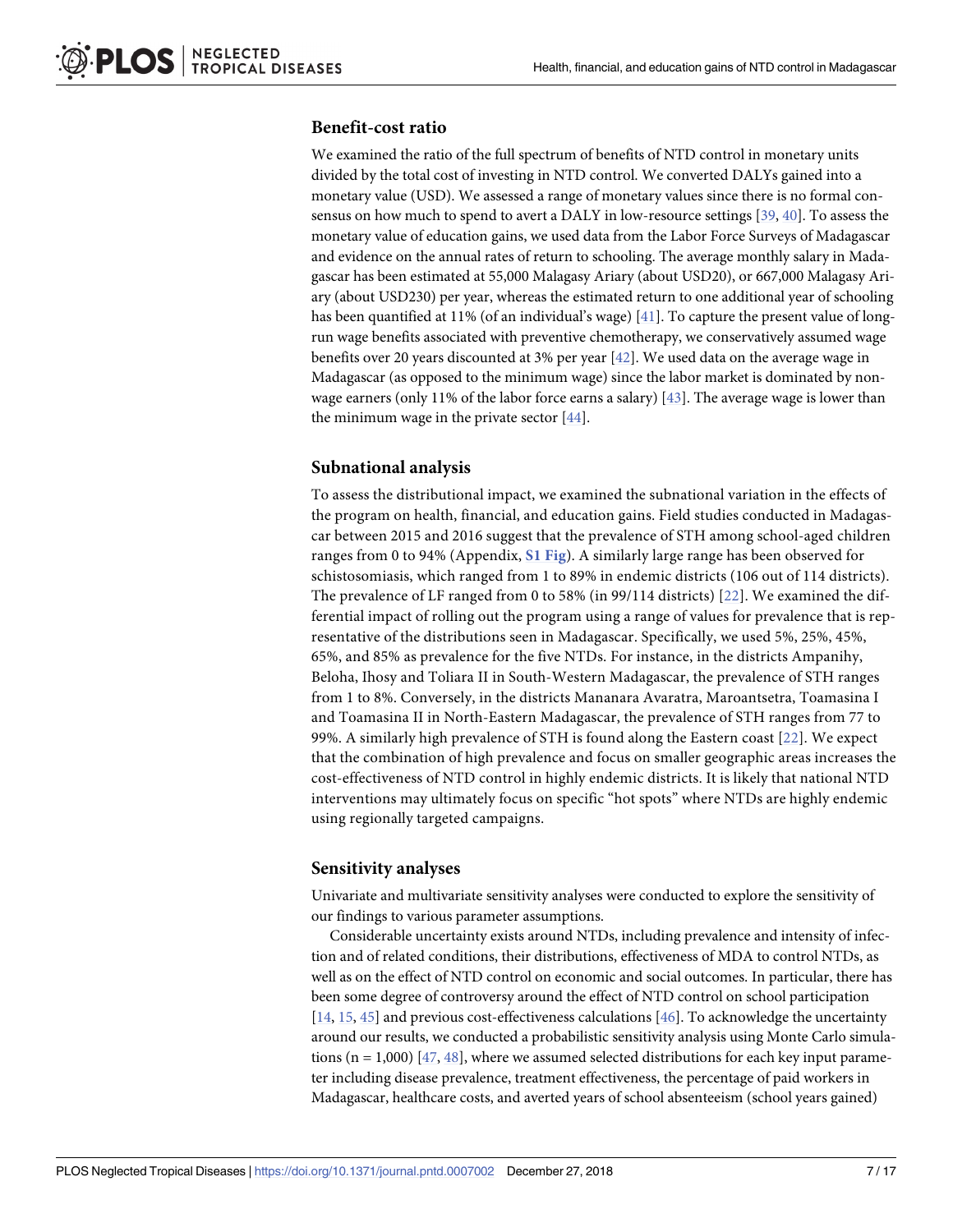<span id="page-7-0"></span>(Appendix, **S1 [Table](#page-11-0)**). We then extracted 95% uncertainty ranges (UR) capturing the uncertainty in our findings. We used R statistical software version 3.4.3 for all simulations.

We also examined sensitivity to key input parameters, one at a time. First, we assumed that all drugs were donated by pharmaceutical companies, which may not always be the case, particularly after 2020 (a number of large manufacturers have pledged to continue large medicinal donations under the London Declaration for the period 2014–2020) [\[49\]](#page-15-0). We therefore tested alternative input parameters for the drug costs: USD0.080/tablet for schistosomiasis (praziquantel at 2.5 tablets of 600mg per person-year); and USD0.045/tablet (albendazole at 1 tablet of 400mg per person-year) and USD0.004/tablet (diethylcarbamazine (DEC) at 2 tablets of 100mg per person-year) for STH and LF [\[50\]](#page-15-0) (Appendix, **S2 [Table](#page-11-0)**). Second, we used the total cost of an entire NTD campaign to model each NTD intervention as an independent campaign with its own programmatic costs to further understand the contribution of each NTD subintervention (as opposed to an 'integrated' program scenario).

Our main model assumed that targeted individuals were independent of each other. In other words, we assumed that infections averted by preventive chemotherapy for LF infection were unrelated to those infections averted by preventive chemotherapy for STH. In practice, we may be "double-counting" the benefits of NTD interventions in cases where there is coinfection with multiple NTDs within the same individual. This may particularly be the case in contexts where individuals at risk of NTD infection are also those most likely to be co-infected. We therefore studied a conservative scenario where we assumed a "worst-case" scenario of 100% co-infection. In other words, we assumed that all NTD infections co-occurred within the same individuals. (No data was available for Madagascar on the prevalence of co-infection with multiple NTDs within the same individual). To do so, we changed the following input parameters: we took the highest prevalence among NTDs in our target group and assumed that only those individuals were potentially infected with any of the other NTDs—in our application, the highest prevalence found was 26% among school-age children (ascariasis); and we used the lowest effectiveness for preventive chemotherapy among NTD interventions since the prevention of one NTD is insufficient without preventing other NTDs in co-infected individuals (13%, for trichuriasis preventive chemotherapy).

#### **Results**

The extent of health, financial, and education gains varied substantially across the five NTD interventions examined (**[Table](#page-8-0) 4**). The number of infections averted would range from 61,000 (LF) to 439,000 (schistosomiasis). We also present calculations of DALYs averted for each NTD intervention, using estimates on the number of DALYs caused by each NTD from the Global Burden of Disease study (2015) [\[51\]](#page-15-0). The number of DALYs averted would range from 300 (trichuriasis) to 4,400 (schistosomiasis). The costs were identical for schistosomiasis, STH, and LF preventive chemotherapy, since drugs were donated by pharmaceutical companies and we examined an 'integrated' scenario, where all interventions were covered by a single programmatic delivery platform. Substantial uncertainty accompanied the impact on educational outcomes.

Schistosomiasis and ascariasis preventive chemotherapy were the two interventions that prevented the highest number of infections per dollar spent, since schistosomiasis chemotherapy prevented 176,000 infections and ascariasis chemotherapy prevented 153,000 infections (per \$100,000 spent). Schistosomiasis is highly prevalent (25% nationally) among school-age children and preventive chemotherapy is comparatively effective (at 37%). By contrast, LF preventive chemotherapy averted the smallest number of infections per dollar spent, since the prevalence (3% nationally) is comparatively low.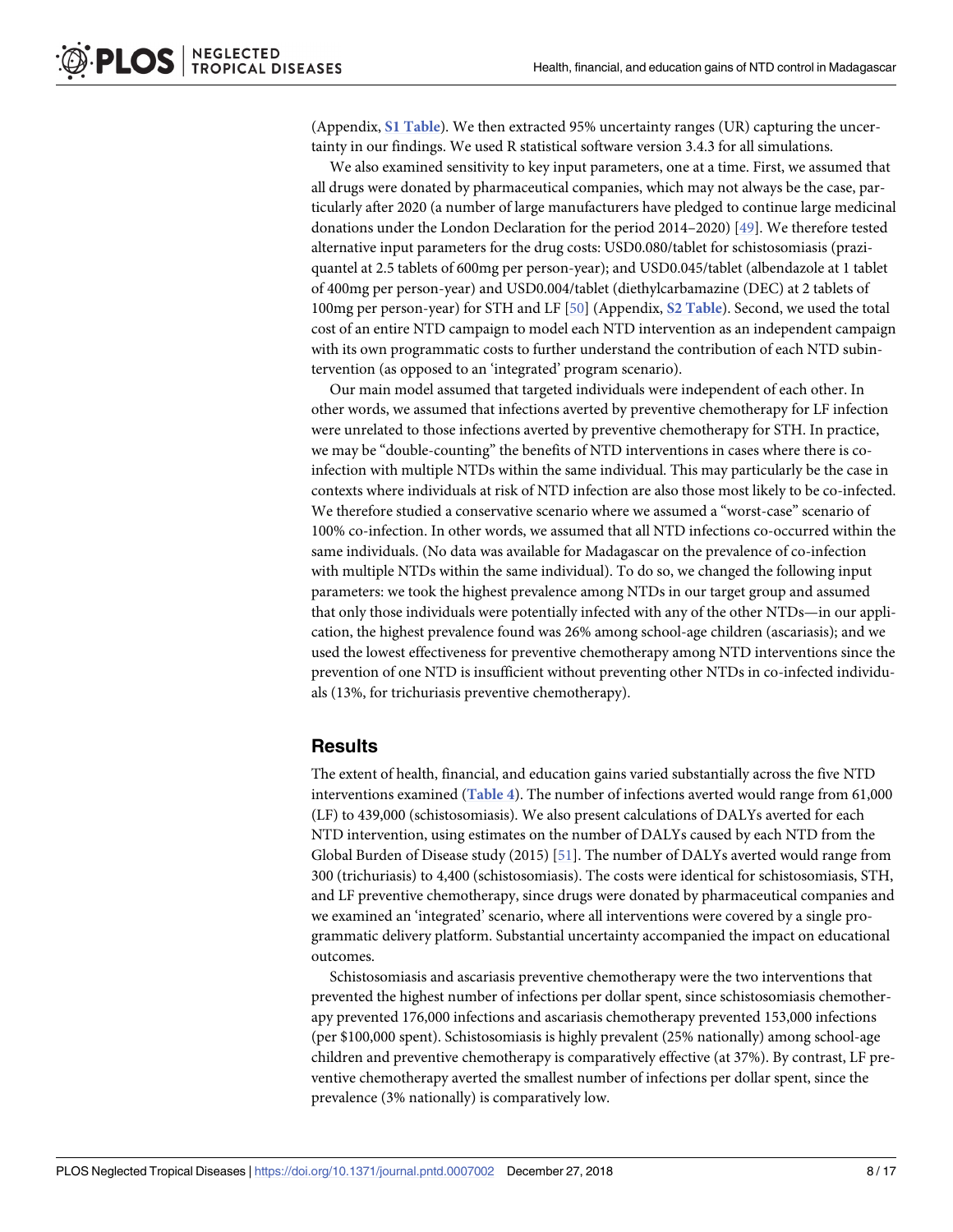|                            | <b>Infections averted</b> | <b>DALYs</b> averted    | Household expenditure averted in                                                                                          | Cases of school absenteeism averted in |
|----------------------------|---------------------------|-------------------------|---------------------------------------------------------------------------------------------------------------------------|----------------------------------------|
|                            | (uncertainty intervals)   | (uncertainty intervals) | 2013 USD (uncertainty intervals)                                                                                          | school years (uncertainty intervals)   |
| Schistosomiasis preventive | 439,000                   | 4,400                   | 34,000                                                                                                                    | 66,000                                 |
| chemotherapy               | 279,000-650,000           | $2,800 - 6,500$         | 17,000-65,000                                                                                                             | 4,000-150,000                          |
| Ascariasis preventive      | 382,000                   | 1,100                   | 30,000                                                                                                                    | 57,000                                 |
| chemotherapy               | 250,000-581,000           | $700 - 1,700$           | 18,000-49,000<br>26,000<br>50,000<br>10,000-57,000<br>12,000<br>22,000<br>5,000-25,000<br>11,000<br>9,000<br>3,000-37,000 | 4,000-131,000                          |
| Hookworm disease           | 332,000                   | 1,700                   |                                                                                                                           |                                        |
| preventive chemotherapy    | 157,000-631,000           | $800 - 3,400$           |                                                                                                                           | 5,000-141,000                          |
| Trichuriasis preventive    | 148,000                   | 300                     | 113,000<br>53,000-233,000                                                                                                 |                                        |
| chemotherapy               | 79,000-268,000            | $200 - 600$             |                                                                                                                           | 2,000-59,000                           |
| Lymphatic filariasis       | 61,000                    | 2,400                   |                                                                                                                           |                                        |
| preventive chemotherapy    | 20,000-177,000            | $900 - 6,900$           |                                                                                                                           | 1,000-36,000                           |
| Total                      | 1,362,000                 | 9,900                   |                                                                                                                           | 204,000                                |
|                            | 785,000-2,307,000         | 5,400-19,100            |                                                                                                                           | 16,000-517,000                         |

<span id="page-8-0"></span>[Table](#page-7-0) 4. Infections averted, DALYs averted, household out-of-pocket expenditures averted, and cases of school absenteeism averted for each of the five neglected **tropical diseases (NTD) interventions in Madagascar.**

*Notes*: The NTD program was considered to be delivered through mass drug administration nationwide. Uncertainty intervals were constructed using upper and lower bounds for prevalence of NTDs, effectiveness of treatment, DALYs assigned to NTDs, probability of developing NTD-related morbidity and treatment costs in Monte Carlo simulations (n = 1,000 runs) as explained in the Methods section. DALYs per infection used data from the Global Burden of Disease study 2015 (column 2). Link: [http://ghdx.healthdata.org/gbd-results-tool.](http://ghdx.healthdata.org/gbd-results-tool)

<https://doi.org/10.1371/journal.pntd.0007002.t004>

There was a relatively small reduction in household OOP treatment expenditures. For LF, the program would reduce OOP expenditures for the clinical management of chronic LF (lymphedema and hydrocele) by about \$11,000 since healthcare services for chronic LF appeared underutilized in Madagascar (2%) [[36](#page-14-0)]. For schistosomiasis and STH, the program would reduce OOP expenditures for the clinical management of symptoms related to infection by about \$12,000 (trichuriasis) to \$34,000 (schistosomiasis).

We calculated the incremental cost-effectiveness ratio (ICER) for the entire integrated NTD program by dividing the total program costs by the total number of DALYs averted. The estimated ICER was USD125 per DALY averted (95% UR: 65–231). After converting health and education gains into monetary terms, the benefit-cost ratio was estimated at 13 (5–31) (**[Table](#page-9-0) 5)**. Alternatively, using a monetary value of USD250 per DALY averted, the benefitcost ratio would become  $7(1-19)$ . These results represent the benefits and costs of investing in an 'integrated' NTD program, where the cost of an NTD campaign targeted to school-going age children covers the roll-out of preventive chemotherapy for all five NTDs jointly.

In **S3 [Table](#page-11-0)** (Appendix), we illustrate the subnational impact by district using a varying prevalence of all NTDs in the integrated NTD program. As expected, in average-sized districts (population of 63,000) with an 85% prevalence of all NTDs (i.e. "hot spots"), preventive chemotherapy would avert a large number of infections, DALYs, and school years lost. In contrast, in districts with a 5% prevalence, preventive chemotherapy would avert a very small number of infections, DALYs, and school years lost. These results imply, as expected, strong geographical variation in the cost-effectiveness of NTD control in Madagascar and the need for regionally targeted approaches.

#### **Sensitivity analyses**

Our results were generally consistent across sensitivity analyses (Appendix, **[S4–](#page-11-0)[S6](#page-12-0) Tables**). When each NTD intervention was modelled independently with its own programmatic cost (instead of an 'integrated' program), the benefit-cost ratio would range from 1 (for trichuriasis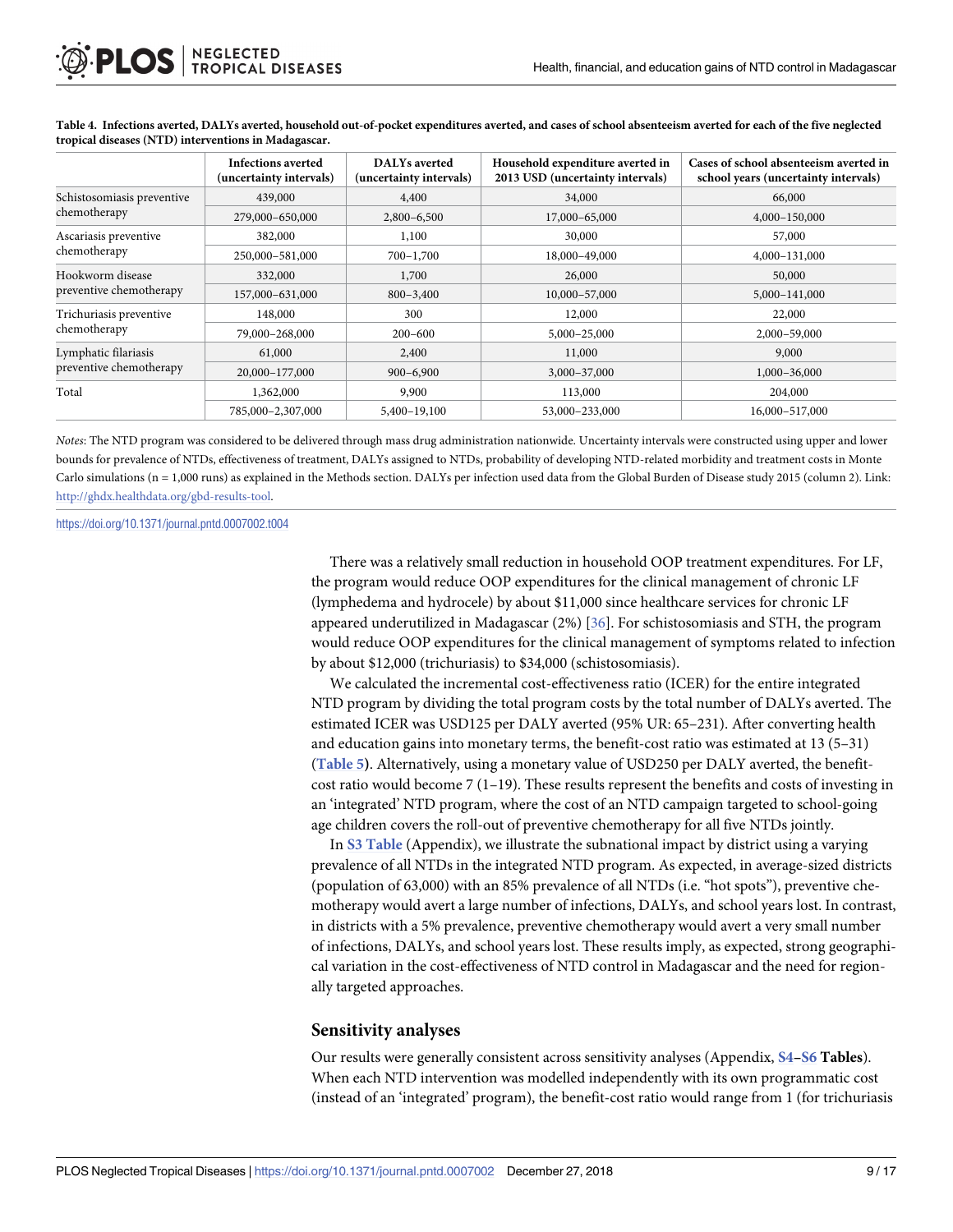|                                                                                                                                                                                        | DALYs averted in<br>economic burden (1)<br>$DALY = 1,000 USD$ | DALYs averted in<br>economic burden (1<br>$DALY = 250$ USD) | DALYs averted in<br>economic burden (1<br>$DALY = 2,000$ USD)                                                                                                                    | Household<br>expenditure<br>averted (2013 USD) | <b>Additional wage</b><br>returns resulting from<br>schooling gains (2013<br>$\bf USD)$ | <b>Total benefits</b><br>$(2013 \text{ USD})$ |
|----------------------------------------------------------------------------------------------------------------------------------------------------------------------------------------|---------------------------------------------------------------|-------------------------------------------------------------|----------------------------------------------------------------------------------------------------------------------------------------------------------------------------------|------------------------------------------------|-----------------------------------------------------------------------------------------|-----------------------------------------------|
| Schistosomiasis<br>preventive<br>chemotherapy<br>Ascariasis preventive<br>chemotherapy<br>Hookworm disease<br>preventive<br>chemotherapy<br>Trichuriasis<br>preventive<br>chemotherapy | 4,350,000                                                     | 1,088,000                                                   | 8,700,000                                                                                                                                                                        | 34,000                                         | 1,999,000                                                                               | 6,383,000                                     |
|                                                                                                                                                                                        | 2,767,000-6,507,000                                           | 692,000-1,627,000                                           | 5,534,000-13,014,000                                                                                                                                                             | 17,000-65,000                                  | 120,000-5,659,000                                                                       | 2,796,000-<br>12,231,000                      |
|                                                                                                                                                                                        | 1,103,000                                                     | 276,000                                                     | 2,206,000<br>1,376,000-3,344,000<br>3,440,000<br>1,592,000-6,714,000<br>658,000<br>340,000-1,192,000<br>4,846,000<br>1,724,000-13,802,000<br>19,850,000<br>10,566,000-38,066,000 | 30,000                                         | 1,726,000                                                                               | 2,859,000                                     |
|                                                                                                                                                                                        | 688,000-1,672,000                                             | 172,000-418,000                                             |                                                                                                                                                                                  | 18,000-49,000                                  | 134,000-4,850,000                                                                       | 840,000-<br>6,571,000                         |
|                                                                                                                                                                                        | 1,720,000                                                     | 430,000                                                     |                                                                                                                                                                                  | 26,000                                         | 1,514,000                                                                               | 3,260,000                                     |
|                                                                                                                                                                                        | 796,000-3,357,000                                             | 199,000-839,000                                             |                                                                                                                                                                                  | 10,000-57,000                                  | 149,000-5,041,000                                                                       | $955,000 -$<br>8,455,000                      |
|                                                                                                                                                                                        | 329,000                                                       | 82,000                                                      |                                                                                                                                                                                  | 12,000                                         | 666,000                                                                                 | 1,007,000                                     |
|                                                                                                                                                                                        | 170,000-596,000                                               | 43,000-149,000                                              |                                                                                                                                                                                  | 5,000-25,000                                   | 55,000-2,247,000                                                                        | $230,000 -$<br>2,868,000                      |
| Lymphatic filariasis<br>preventive<br>chemotherapy                                                                                                                                     | 2,423,000                                                     | 606,000                                                     |                                                                                                                                                                                  | 11,000                                         | 273,000                                                                                 | 2,707,000                                     |
|                                                                                                                                                                                        | 862,000-6,901,000                                             | 216,000-1,725,000                                           |                                                                                                                                                                                  | 3,000-37,000                                   | 20,000-1,321,000                                                                        | 885,000-<br>8,259,000                         |
| Total                                                                                                                                                                                  | 9,925,000                                                     | 2,482,000                                                   |                                                                                                                                                                                  | 113,000                                        | 6,178,000                                                                               | 16,216,000                                    |
|                                                                                                                                                                                        | 5,283,000-19,033,000                                          | 1,322,000-4,758,000                                         |                                                                                                                                                                                  | 53,000-233,000                                 | 478,000-19,118,000                                                                      | 5,706,000-<br>38,384,000                      |

<span id="page-9-0"></span>[Table](#page-8-0) 5. Infections averted, DALYs averted, household out-of-pocket expenditures averted, and cases of school absenteeism averted in monetary terms for each of **the five neglected tropical diseases (NTD) interventions in Madagascar.**

*Notes*: See references for the economic gains associated with one DALY in low-resource settings [\[39,](#page-14-0) [40](#page-14-0)] and additional schooling in Madagascar [\[41\]](#page-14-0). We estimated the monetary gains of schooling using data on wages from the Labor Force Survey of Madagascar (2012) [\[43\]](#page-15-0). We counted wage benefits over 20 years discounted at 3% per year [\[42\]](#page-14-0). The total benefits shown in column 6 are based on a monetary value of 1,000 USD per DALY averted [[39](#page-14-0)].

<https://doi.org/10.1371/journal.pntd.0007002.t005>

preventive chemotherapy) to 5 (for schistosomiasis preventive chemotherapy). When adding drug costs to the campaign costs, the benefit-cost ratio would be reduced to about 4 (**[S5](#page-12-0) [Table](#page-12-0)**). Taking into account the possibility of co-infection with NTDs within the same individuals (with the conservative 100% overlap), the benefit-cost ratio would be reduced to about 1 (**S6 [Table](#page-12-0)**).

#### **Discussion**

We presented results for a comprehensive economic evaluation of five NTD interventions in Madagascar. We examined the likely consequences of scale-up of NTD preventive chemotherapy in averting infections, in addition to the potential household financial and education gains. This type of analysis distinguishes itself from a traditional cost-effectiveness analysis because it also includes non-health outcomes, allowing policymakers to make comprehensive decisions as they choose between alternative funding strategies given limited resources. The recent institution of the Sustainable Development Goals (SDGs) has garnered increasing attention to jointly improve health and financial protection (SDG3), reduce poverty (SDG1), and increase educational attainment (SDG4). Implementation of complementary investments across sectors is key to reducing and eliminating the NTD burden in the post-2015 development agenda [\[17\]](#page-13-0). This study examines the broader spectrum of societal benefits of NTD control.

We modeled each NTD intervention in an 'integrated' scenario since NTD interventions are typically rolled out together to generate programmatic synergies [[27](#page-14-0), [28](#page-14-0)], including in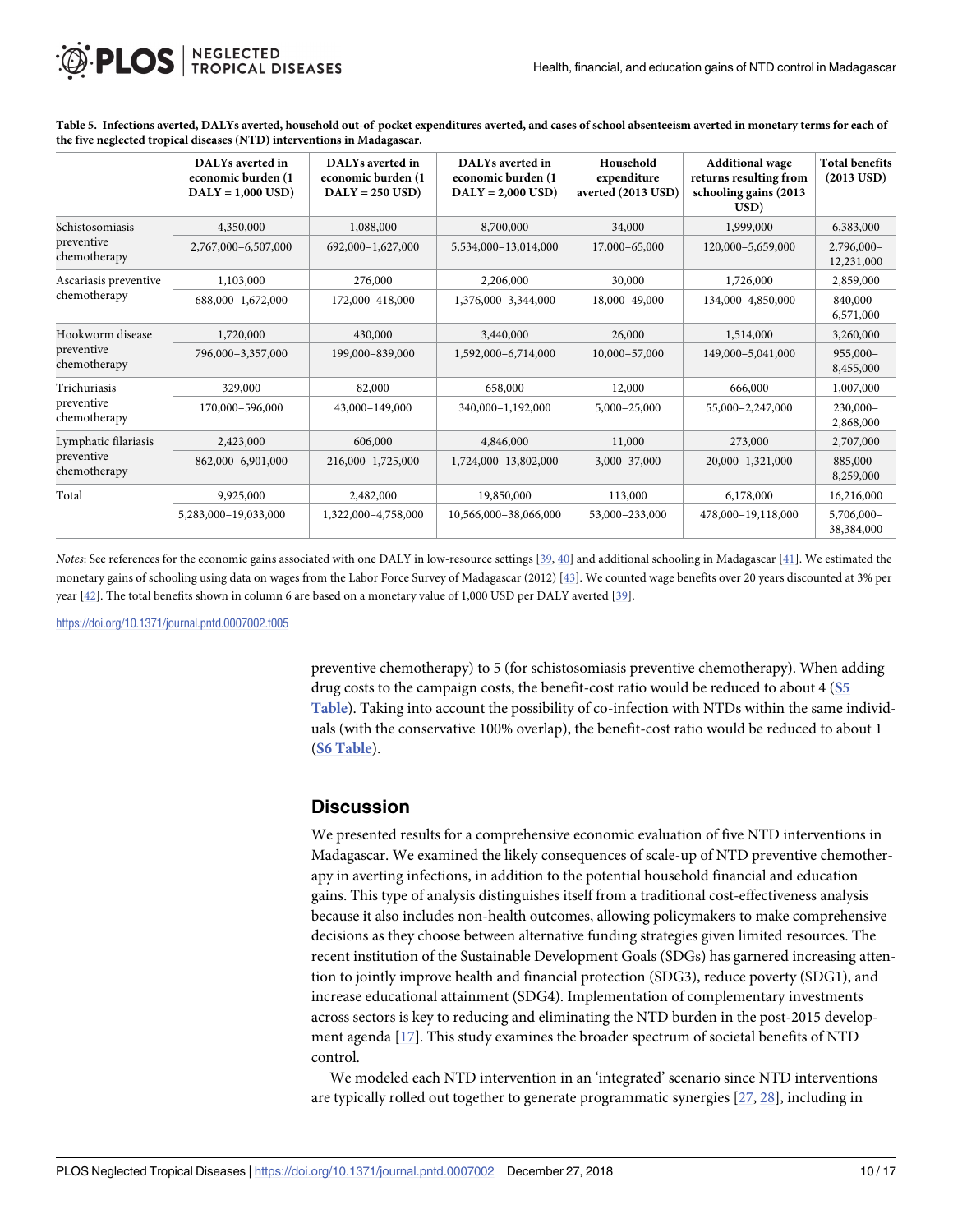<span id="page-10-0"></span>Madagascar [\[21\]](#page-14-0). The cost of an NTD campaign targeted to school-going age children therefore covered the rollout of preventive chemotherapy for all five NTDs. As expected, the benefit-cost ratio increased substantially with integration. For schistosomiasis, for instance, mass treatment would have costed USD286 per DALY if rolled out independently of the other four NTDs. Similarly, NTD interventions may be rolled-out together or in combination with campaigns targeted to other diseases (e.g., immunization or nutrition fortification [[2](#page-13-0)]). The integration of these services could further reduce costs through economies of scope, and produce synergistic effects not captured by our model.

Our cost-effectiveness estimates are somewhat higher than those from previous studies [[1\]](#page-13-0). For instance, a study estimated the cost-effectiveness of school-based mass treatment programs for STH with albendazole or mebendazole at about 2008 USD2-11 per DALY averted [\[2](#page-13-0)]. Mass treatment of school-age children in Côte d'Ivoire for STH and schistosomiasis together costed around 2014 USD118 per DALY averted relative to doing nothing [\[52\]](#page-15-0). Even though the variances around these estimates may still overlap, there may be a number of reasons for discrepancies between studies [\[2\]](#page-13-0). Our modeling, for instance, used effectiveness estimates from mass treatment campaigns in real-world settings that mirrored the scale-up of NTD control in Madagascar [\[34,](#page-14-0) [35,](#page-14-0) [38\]](#page-14-0); in more controlled settings, the efficacy of preventive chemotherapy for NTDs may be larger [[53,](#page-15-0) [54\]](#page-15-0). Other possible reasons for discrepancies include alternative choices of disability weights [\[46\]](#page-15-0) or drugs [\[2](#page-13-0)], as well as local social and environmental conditions [\[55\]](#page-15-0). A recent review on preventive chemotherapy for STH, however, suggests that most studies present results within the range of being highly cost-effective [[56](#page-15-0)], and NTD interventions seem one of the most cost-effective interventions in public health [\[1](#page-13-0)].

Nevertheless, our study presents a number of limitations. First, as with all cost-effectiveness analyses, our findings rely on the availability and quality of the evidence at hand. Limited robust evidence was available for the health, financial, and education burden assigned to NTDs, and the effectiveness of chemotherapy. In our review of the literature, we identified only limited evidence on the long-run education burden due to NTDs (years of schooling lost) [\[30,](#page-14-0) [57,](#page-15-0) [58\]](#page-15-0) and we had no data on disease-specific healthcare usage and OOP spending for four out of five NTDs. Limited data was also available on the incidence of morbidity associated with chronic NTD infection. A recent systematic review on mass deworming, for instance, suggested that certainty in the evidence for long-term effects on educational outcomes was "very low" for STH control [[59](#page-15-0)]. Consistent with the literature, uncertainty intervals around our estimates for cases of school absenteeism averted (in school years gained) were large. There is also controversy around the validity of evidence for schooling outcomes [\[60\]](#page-15-0). A trial in Kenya, in which school-based mass treatment with deworming drugs was randomly phased into schools found protective effects of NTD control on school absenteeism [[15](#page-13-0), [30](#page-14-0)]. A recent replication study, however, found that deworming may be less effective than previously suggested [[14](#page-13-0), [45](#page-15-0), [61](#page-15-0)]. Second, we did not capture all benefits or costs of NTD control. For instance, because preventive chemotherapy likely increases labor supply, it could create a fiscal externality through its impact on tax revenues [\[62\]](#page-15-0). Conversely, if deworming allows children to go back to school and attain a higher level of schooling, the government may need to invest more in education [[30](#page-14-0)]. Third, the roll-out of NTD control in Madagascar is planned until at least 2020 [\[22\]](#page-14-0). The cost-effectiveness of NTD control will likely decrease over time as NTD prevalence reduces. Fourth, due to lack of data, we used disease prevalence although it may not be the best measure to examine interventions addressing macroparasites (as opposed to viral or bacterial infections) [\[63–65\]](#page-16-0). The morbidity associated with NTDs is typically experienced by individuals with high parasitemia, hence the impact of an MDA campaign on morbidity would come from reducing the intensity of infections with high parasitemia (rather than prevalence). There may also be positive spillover effects for those not treated due to a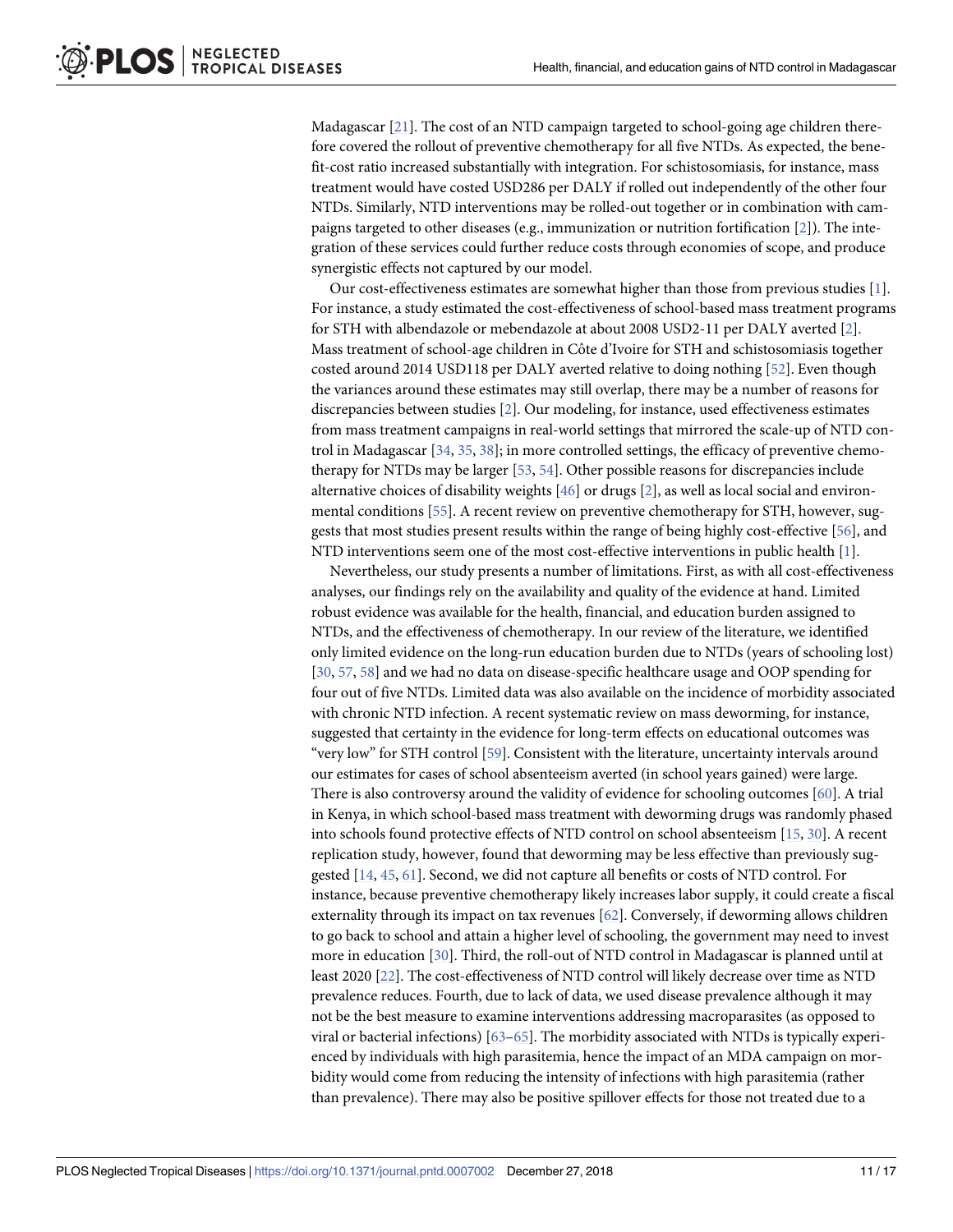<span id="page-11-0"></span>reduction in the level of transmission [[15](#page-13-0), [30\]](#page-14-0). In our modeling, we did not take into account benefits of curing morbidity in individuals who are still infected but with a lower intensity infection, or possible benefits for those who are not directly treated. These benefits are potentially large as well as long-term (in the case of LF, chronic stages of disease such as hydrocele may be prevented providing health benefits accruing many years after MDA). Our modeling is static rather than dynamic, which would have otherwise captured additional synergies including transmission and indirect effects, but relied on additional data and assumptions around NTDs that is not available. Better data about the life history of NTDs is needed, including intensity of infection, disease severity, and their distributions, as well as transmission and indirect effects [\[65\]](#page-16-0). Fifth, the choice of drugs may affect our estimates. The government of Madagascar, for instance, has previously used mebendazole as antihelmintic instead of albendazole in a number of districts  $[21]$  $[21]$  $[21]$ , which may have fewer benefits due to its lower efficacy against hookworm infection [[66](#page-16-0)]. Sixth, the disability weights for the DALYs are intended to be solely measures of losses of 'optimal health', and are not intended to represent losses of economic productivity or well-being [[63](#page-16-0), [65](#page-16-0)]. We used the disability weights in the absence of other data on productivity losses due to health, similar to the Copenhagen Consensus exercise [\[39\]](#page-14-0). Yet, we focused on school-age children with most long-run economic gains resulting from increased school attainment, which we took into account. Seventh, our analysis focused on the most prevalent NTDs in Madagascar but included little case management of NTDs with high rates of catastrophic expenditure (average OOP treatment expenditures were used). We also did not examine impoverishment (for example, the number of cases of poverty averted). Lastly, our economic evaluation approach is only one method for priority setting. Decision-makers should also consider ethical and political factors, health system constraints, and targeting individuals at high risk (as opposed to the general population).

Economic evaluations for health policy have typically focused on quantifying the health gains per given expenditure. Policymakers in low-resource settings, however, face difficult decisions balancing multiple sectorial goals and require evidence on how to jointly achieve health, economic, and education objectives. This study attempts to comprehensively model the health, financial, and education impact of national NTD control in a resource-limited setting, and contributes to our understanding of how health interventions can affect economic and education aims.

#### **Supporting information**

**S1 [Text](http://journals.plos.org/plosntds/article/asset?unique&id=info:doi/10.1371/journal.pntd.0007002.s001). Additional background information and context.** (DOCX)

**S1 [Table.](http://journals.plos.org/plosntds/article/asset?unique&id=info:doi/10.1371/journal.pntd.0007002.s002) Base-case values and uncertainty ranges used in the probabilistic sensitivity analysis.**

(DOCX)

**S2 [Table.](http://journals.plos.org/plosntds/article/asset?unique&id=info:doi/10.1371/journal.pntd.0007002.s003) Estimated unit cost of drugs (per tablet) for neglected tropical diseases in Madagascar (2012).**

(DOCX)

**S3 [Table.](http://journals.plos.org/plosntds/article/asset?unique&id=info:doi/10.1371/journal.pntd.0007002.s004) Subnational analysis: Cost-effectiveness of neglected tropical disease control by different district prevalence categories in Madagascar.** (DOCX)

**S4 [Table.](http://journals.plos.org/plosntds/article/asset?unique&id=info:doi/10.1371/journal.pntd.0007002.s005) Benefit-cost analysis of neglected tropical disease (NTD) control in Madagascar.** Each NTD intervention was modelled independently with its own programmatic cost. (DOCX)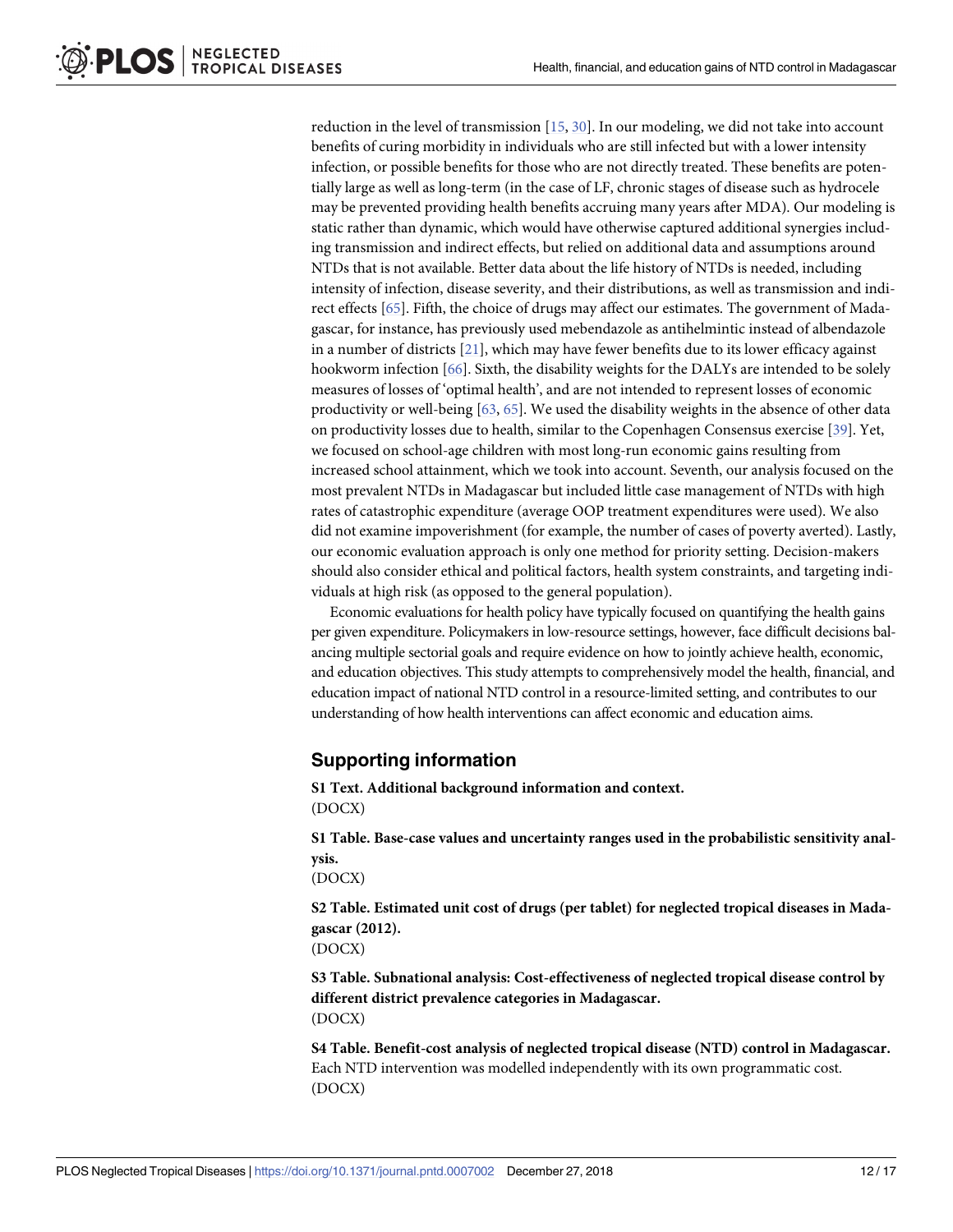<span id="page-12-0"></span>**S5 [Table.](http://journals.plos.org/plosntds/article/asset?unique&id=info:doi/10.1371/journal.pntd.0007002.s006) Univariate sensitivity analysis: Drugs used for preventive chemotherapy for neglected tropical diseases in Madagascar are not donated for free by pharmaceutical companies.**

(DOCX)

**S6 [Table.](http://journals.plos.org/plosntds/article/asset?unique&id=info:doi/10.1371/journal.pntd.0007002.s007) Benefit-cost analysis of NTD control in Madagascar using an alternative benefit scenario: Assuming all infections occur within the same individuals (100% overlap).** (DOCX)

**S7 [Table.](http://journals.plos.org/plosntds/article/asset?unique&id=info:doi/10.1371/journal.pntd.0007002.s008) Cure rates of selected drugs for control of NTDs.** (DOCX)

**S1 [Fig](http://journals.plos.org/plosntds/article/asset?unique&id=info:doi/10.1371/journal.pntd.0007002.s009). Prevalence of soil-transmitted helminthiases by district in Madagascar (2016).** (DOCX)

**S2 [Fig](http://journals.plos.org/plosntds/article/asset?unique&id=info:doi/10.1371/journal.pntd.0007002.s010). Distribution of outpatient visits at primary care centers ("Centres de Sante´ de Base") by region in Madagascar (2015).** (DOCX)

#### **Acknowledgments**

We are grateful for research support by Joel Andrianalizandry, Odile Norolalao, Sandrot Rabeandalana, Holivololona Rabenantoandro, Nirina Raharimanana, and Clara Rasoamanamihaja.

#### **Author Contributions**

**Conceptualization:** Jan-Walter De Neve, Jumana Qamruddin, Stéphane Verguet.

**Data curation:** Jan-Walter De Neve, Stéphane Verguet.

Formal analysis: Jan-Walter De Neve, Kevin Croke, Johannes Krisam, Stéphane Verguet.

**Funding acquisition:** Jan-Walter De Neve, Jumana Qamruddin, Stéphane Verguet.

**Investigation:** Jan-Walter De Neve, Rija L. Andriantavison, Voahirana H. Rajoela, Rary A. Rakotoarivony, Valérie Rambeloson, Linda Schultz, Jumana Qamruddin, Stéphane Verguet.

Methodology: Jan-Walter De Neve, Kevin Croke, Johannes Krisam, Stéphane Verguet.

Project administration: Jan-Walter De Neve, Jumana Qamruddin, Stéphane Verguet.

Resources: Jan-Walter De Neve, Stéphane Verguet.

Software: Jan-Walter De Neve, Stéphane Verguet.

Supervision: Jan-Walter De Neve, Jumana Qamruddin, Stéphane Verguet.

Validation: Jan-Walter De Neve, Stéphane Verguet.

Visualization: Jan-Walter De Neve, Stéphane Verguet.

**Writing – original draft:** Jan-Walter De Neve, Stéphane Verguet.

**Writing – review & editing:** Jan-Walter De Neve, Rija L. Andriantavison, Kevin Croke, Johannes Krisam, Voahirana H. Rajoela, Rary A. Rakotoarivony, Valérie Rambeloson, Linda Schultz, Jumana Qamruddin, Stéphane Verguet.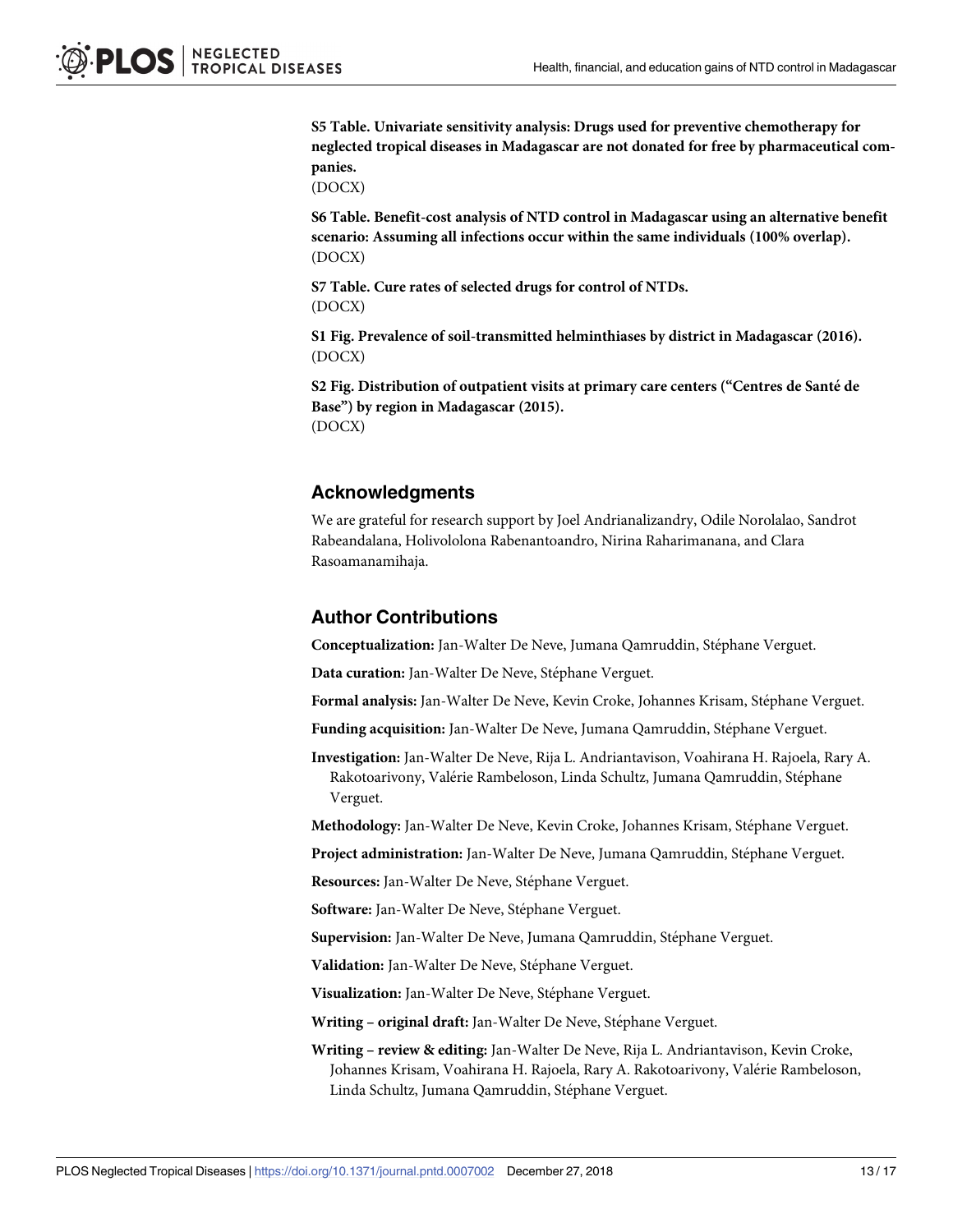#### <span id="page-13-0"></span>**References**

- **[1](#page-1-0).** Fitzpatrick C, Nwankwo U, Lenk E, de Vlas S, Bundy D. An Investment Case for Ending Neglected Tropical Diseases. Disease Control Priorities Network. 3 ed: Oxford University Press; 2017.
- **[2](#page-1-0).** Conteh L, Engels T, Molyneux DH. Socioeconomic aspects of neglected tropical diseases. The Lancet. 2010; 375(9710):239–47. [https://doi.org/10.1016/s0140-6736\(09\)61422-7](https://doi.org/10.1016/s0140-6736(09)61422-7)
- **[3](#page-1-0).** Lenk EJ, Redekop WK, Luyendijk M, Rijnsburger AJ, Severens JL. Productivity Loss Related to Neglected Tropical Diseases Eligible for Preventive Chemotherapy: A Systematic Literature Review. PLOS Neglected Tropical Diseases. 2016; 10(2):e0004397. [https://doi.org/10.1371/journal.pntd.](https://doi.org/10.1371/journal.pntd.0004397) [0004397](https://doi.org/10.1371/journal.pntd.0004397) PMID: [26890487](http://www.ncbi.nlm.nih.gov/pubmed/26890487)
- **[4](#page-1-0).** Fenwick A, Figenschou BH. The effect of Schistosoma mansoni infection of the productivity of cane cutters on a sugar estate in Tanzania. Bull World Health Organ. 1972; 47(5):567–72. PMID: [4540675;](http://www.ncbi.nlm.nih.gov/pubmed/4540675) PubMed Central PMCID: PMCPMC2480845.
- **5.** Gilgen DD, Mascie-Taylor CG, Rosetta LL. Intestinal helminth infections, anaemia and labour productivity of female tea pluckers in Bangladesh. Trop Med Int Health. 2001; 6(6):449–57. PMID: [11422959](http://www.ncbi.nlm.nih.gov/pubmed/11422959).
- **[6](#page-1-0).** Oladepo O, Brieger WR, Otusanya S, Kale OO, Offiong S, Titiloye M. Farm land size and onchocerciasis status of peasant farmers in south-western Nigeria. Trop Med Int Health. 1997; 2(4):334–40. PMID: [9171841](http://www.ncbi.nlm.nih.gov/pubmed/9171841).
- **[7](#page-1-0).** Babu BV, Nayak AN, Dhal K, Acharya AS, Jangid PK, Mallick G. The economic loss due to treatment costs and work loss to individuals with chronic lymphatic filariasis in rural communities of Orissa, India. Acta Trop. 2002; 82(1):31–8. PMID: [11904101](http://www.ncbi.nlm.nih.gov/pubmed/11904101).
- **[8](#page-1-0).** Ramaiah KD, Guyatt H, Ramu K, Vanamail P, Pani SP, Das PK. Treatment costs and loss of work time to individuals with chronic lymphatic filariasis in rural communities in south India. Trop Med Int Health. 1999; 4(1):19–25. PMID: [10203169.](http://www.ncbi.nlm.nih.gov/pubmed/10203169)
- **[9](#page-1-0).** Canning D. Priority setting and the 'neglected' tropical diseases. Transactions of the Royal Society of Tropical Medicine and Hygiene. 2006; 100(6):499–504. <https://doi.org/10.1016/j.trstmh.2006.02.001> PMID: [16540135](http://www.ncbi.nlm.nih.gov/pubmed/16540135)
- **[10](#page-1-0).** Fitzpatrick C, Engels D. Leaving no one behind: a neglected tropical disease indicator and tracers for the Sustainable Development Goals. International Health. 2016; 8(suppl 1):i15–i8. [https://doi.org/10.](https://doi.org/10.1093/inthealth/ihw002) [1093/inthealth/ihw002](https://doi.org/10.1093/inthealth/ihw002) PMID: [26940304](http://www.ncbi.nlm.nih.gov/pubmed/26940304)
- **[11](#page-2-0).** Bundy DAP, Walson JL, Watkins KL. Worms, wisdom, and wealth: why deworming can make economic sense. Trends in Parasitology. 2013; 29(3):142–8. <https://doi.org/10.1016/j.pt.2012.12.003> PMID: [23332661](http://www.ncbi.nlm.nih.gov/pubmed/23332661)
- **[12](#page-2-0).** Warren KS, Bundy DAP, Anderson RM, Davis AR, Henderson DA. Helminth Infections. In: Jamison D. T., Mosley W. H., Measham A. R., and Bobadilla J. L., editor. Disease Control Priorities in Developing Countries (first edition). New York: Oxford University Press; 1993.
- **[13](#page-2-0).** Berkley S, Bobadilla JL, Hecht R, Hill K, Jamison DT, Murray C, et al. World development report 1993: investing in health. Washington, DC: World Bank Group, 1993.
- **[14](#page-2-0).** Aiken AM, Davey C, Hargreaves JR, Hayes RJ. Re-analysis of health and educational impacts of a school-based deworming programme in western Kenya: a pure replication. International Journal of Epidemiology. 2015; 44(5):1572–80. <https://doi.org/10.1093/ije/dyv127> PMID: [26203169](http://www.ncbi.nlm.nih.gov/pubmed/26203169)
- **[15](#page-2-0).** Miguel E, Kremer M. Worms: Identifying Impacts on Education and Health in the Presence of Treatment Externalities. Econometrica. 2004; 72(1):159–217. <https://doi.org/10.1111/j.1468-0262.2004.00481.x>
- **[16](#page-2-0).** Bundy DAP, de Silva N, Horton S, Patton GC, Schultz L, Jamison DT, et al. Investment in child and adolescent health and development: key messages from Disease Control Priorities, 3<sup>rd</sup> Edition. The Lancet. 2018; 391(10121):687–99. [https://doi.org/10.1016/s0140-6736\(17\)32417-0](https://doi.org/10.1016/s0140-6736(17)32417-0)
- **[17](#page-2-0).** Bangert M, Molyneux DH, Lindsay SW, Fitzpatrick C, Engels D. The cross-cutting contribution of the end of neglected tropical diseases to the sustainable development goals. Infectious Diseases of Poverty. 2017; 6(1). <https://doi.org/10.1186/s40249-017-0288-0> PMID: [28372566](http://www.ncbi.nlm.nih.gov/pubmed/28372566)
- **[18](#page-2-0).** Remme M, Martinez-Alvarez M, Vassall A. Cost-Effectiveness Thresholds in Global Health: Taking a Multisectoral Perspective. Value in Health. 2017; 20(4):699–704. [https://doi.org/10.1016/j.jval.2016.11.](https://doi.org/10.1016/j.jval.2016.11.009) [009](https://doi.org/10.1016/j.jval.2016.11.009) PMID: [28408014](http://www.ncbi.nlm.nih.gov/pubmed/28408014)
- **[19](#page-2-0).** Verguet S, Kim JJ, Jamison DT. Extended Cost-Effectiveness Analysis for Health Policy Assessment: A Tutorial. PharmacoEconomics. 2016; 34(9):913–23. <https://doi.org/10.1007/s40273-016-0414-z> PMID: [27374172](http://www.ncbi.nlm.nih.gov/pubmed/27374172)
- **[20](#page-2-0).** Verguet S, Laxminarayan R, Jamison DT. Universal Public Finance of Tuberculosis Treatment in India: An Extended Cost-Effectiveness Analysis. Health Economics. 2015; 24(3):318–32. [https://doi.org/10.](https://doi.org/10.1002/hec.3019) [1002/hec.3019](https://doi.org/10.1002/hec.3019) PMID: [24497185](http://www.ncbi.nlm.nih.gov/pubmed/24497185)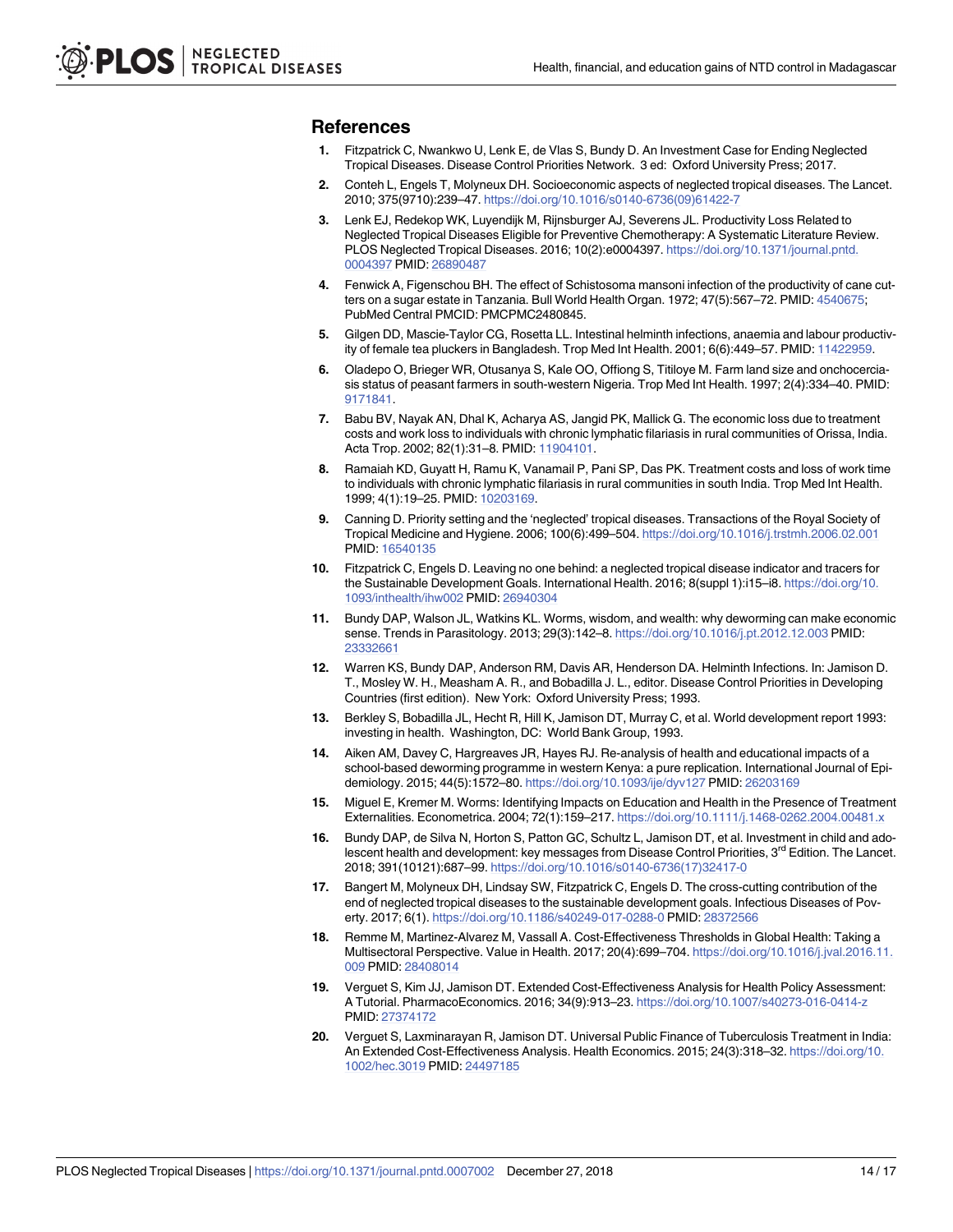- <span id="page-14-0"></span>[21](#page-2-0). Ministère de la Santé Publique, Gouvernement de Madagascar. Rapport synthétique d'activités et de resultats TMM-PAUSENS 2013 Maladies Tropicales Neglige´es. Madagascar. 2013.
- [22](#page-2-0). Ministère de la Santé Publique, Gouvernement de Madagascar. Direction des Urgences et de Lutte contre les Maladies Endémiques et Négligées: Plan Directeur de Lutte contre les Maladies Tropicales Négligées 2016–2020. Madagascar. 2016.
- **[23](#page-3-0).** World Bank Report No. 17507 MAG, Project appraisal document on a proposed credit in the amount of SDR 20.4 millions equivalents to the Republic of Madagascar for a community nutrition II project, March 1998. Washington DC: World Bank, 1998.
- [24](#page-3-0). Ministère de la Santé Publique, Gouvernement de Madagascar. Rapport synthétique d'activités et de resultats TMM-PAUSENS 2014 Maladies Tropicales Negligées. Madagascar. 2014.
- **[25](#page-3-0).** Ministère de la Santé Publique, Gouvernement de Madagascar. Direction des Urgences et de Lutte contre les Maladies Endémiques et Négligées: Plan Directeur de Lutte contre les Maladies Tropicales Négligées 2014–2018. Madagascar. 2014:1–87.
- **[26](#page-3-0).** World Bank. World Bank Indicator: Out-of-pocket health expenditure 2017. Available from: [http://data.](http://data.worldbank.org/indicator/SH.XPD.OOPC.TO.ZS?locations=MG) [worldbank.org/indicator/SH.XPD.OOPC.TO.ZS?locations=MG](http://data.worldbank.org/indicator/SH.XPD.OOPC.TO.ZS?locations=MG).
- **[27](#page-4-0).** Evans D, McFarland D, Adamani W, Eigege A, Miri E, Schulz J, et al. Cost-effectiveness of triple drug administration (TDA) with praziquantel, ivermectin and albendazole for the prevention of neglected tropical diseases in Nigeria. Annals of Tropical Medicine & Parasitology. 2013; 105(8):537–47. [https://doi.](https://doi.org/10.1179/2047773211y.0000000010) [org/10.1179/2047773211y.0000000010](https://doi.org/10.1179/2047773211y.0000000010) PMID: [22325813](http://www.ncbi.nlm.nih.gov/pubmed/22325813)
- **[28](#page-4-0).** Leslie J, Garba A, Boubacar K, Yaye Y, Sebongou H, Barkire A, et al. Neglected tropical diseases: comparison of the costs of integrated and vertical preventive chemotherapy treatment in Niger. International Health. 2013; 5(1):78–84. <https://doi.org/10.1093/inthealth/ihs010> PMID: [24029850](http://www.ncbi.nlm.nih.gov/pubmed/24029850)
- **[29](#page-5-0).** Institute for Health Metrics and Evaluation. Global Health Data Exchange 2017. Available from: [http://](http://ghdx.healthdata.org/gbd-results-tool) [ghdx.healthdata.org/gbd-results-tool](http://ghdx.healthdata.org/gbd-results-tool).
- **[30](#page-5-0).** Baird S, Hicks JH, Kremer M, Miguel E. Worms at Work: Long-run Impacts of a Child Health Investment. The Quarterly Journal of Economics. 2016; 131(4):1637–80. <https://doi.org/10.1093/qje/qjw022> PMID: [27818531](http://www.ncbi.nlm.nih.gov/pubmed/27818531)
- **[31](#page-5-0).** Demographic and Health Surveys. Madagascar MIS, 2016—MIS Final Report (French). Calverton, MD, USA: 2016.
- **[32](#page-5-0).** Gryseels B, Polman K, Clerinx J, Kestens L. Human schistosomiasis. The Lancet. 2006; 368 (9541):1106–18. [https://doi.org/10.1016/s0140-6736\(06\)69440-3](https://doi.org/10.1016/s0140-6736(06)69440-3)
- **[33](#page-5-0).** World Health Organization. Estimates of Unit Costs for Patient Services for Madagascar 2017. Available from: <http://www.who.int/choice/country/mdg/cost/en/>.
- **[34](#page-5-0).** Kabatereine NB, Brooker S, Koukounari A, Kazibwe F, Tukahebwa EM, Fleming FM, et al. Impact of a national helminth control programme on infection and morbidity in Ugandan schoolchildren. Bull World Health Organ. 2007; 85(2):91–9. <https://doi.org/10.2471/BLT.06.030353> PMID: [17308729;](http://www.ncbi.nlm.nih.gov/pubmed/17308729) PubMed Central PMCID: PMCPMC2174620.
- **[35](#page-5-0).** Pion SDS, Weil GJ, Louya F, Missamou F, Majewski AC, Boussinesq M, et al. The impact of Two Semiannual Treatments with Albendazole Alone on Lymphatic Filariasis and Soil-Transmitted Helminth Infections: A Community-Based Study in the Republic of Congo. The American Journal of Tropical Medicine and Hygiene. 2015; 92(5):959–66. <https://doi.org/10.4269/ajtmh.14-0661> PMID: [25758650](http://www.ncbi.nlm.nih.gov/pubmed/25758650)
- [36](#page-5-0). Ministère de la Santé Publique, Gouvernement de Madagascar. Annuaire des Statistiques du Secteur Sante de Madagascar. Madagascar. 2015.
- **[37](#page-5-0).** World Bank Madagascar. Cost of treatment for lymphedema and hydrocele in Madagascar (personal communication). 2017.
- **[38](#page-5-0).** Njenga SM, Wamae CN, Njomo DW, Mwandawiro CS, Molyneux DH. Impact of two rounds of mass treatment with diethylcarbamazine plus albendazole on Wuchereria bancrofti infection and the sensitivity of immunochromatographic test in Malindi, Kenya. Transactions of the Royal Society of Tropical Medicine and Hygiene. 2008; 102(10):1017–24. <https://doi.org/10.1016/j.trstmh.2008.04.039> PMID: [18550135](http://www.ncbi.nlm.nih.gov/pubmed/18550135)
- **[39](#page-6-0).** Jamison DT, Jha P, Laxminarayan R, Ord T. Copenhagen Consensus 2012 Challenge Paper: Infectious disease, injury, and reproductive health. Copenhagen: Copenhagen Consensus Center, 2012.
- **[40](#page-6-0).** Woods B, Revill P, Sculpher M, Claxton K. Country-Level Cost-Effectiveness Thresholds: Initial Estimates and the Need for Further Research. Value Health. 2016; 19(8):929–35. [https://doi.org/10.1016/j.](https://doi.org/10.1016/j.jval.2016.02.017) [jval.2016.02.017](https://doi.org/10.1016/j.jval.2016.02.017) PMID: [27987642](http://www.ncbi.nlm.nih.gov/pubmed/27987642); PubMed Central PMCID: PMCPMC5193154.
- **[41](#page-6-0).** Montenegro CE, Patrinos HA. Comparable estimates of returns to schooling around the world. World Bank Policy Research Working Paper. 2014;WPS7020. <https://doi.org/10.1596/1813-9450-7020>
- **[42](#page-6-0).** Drummond M. Methods for the economic evaluation of health care programmes. Fourth edition. ed. Oxford, United Kingdom; New York, NY, USA: Oxford University Press; 2015. xiii, 445 pages.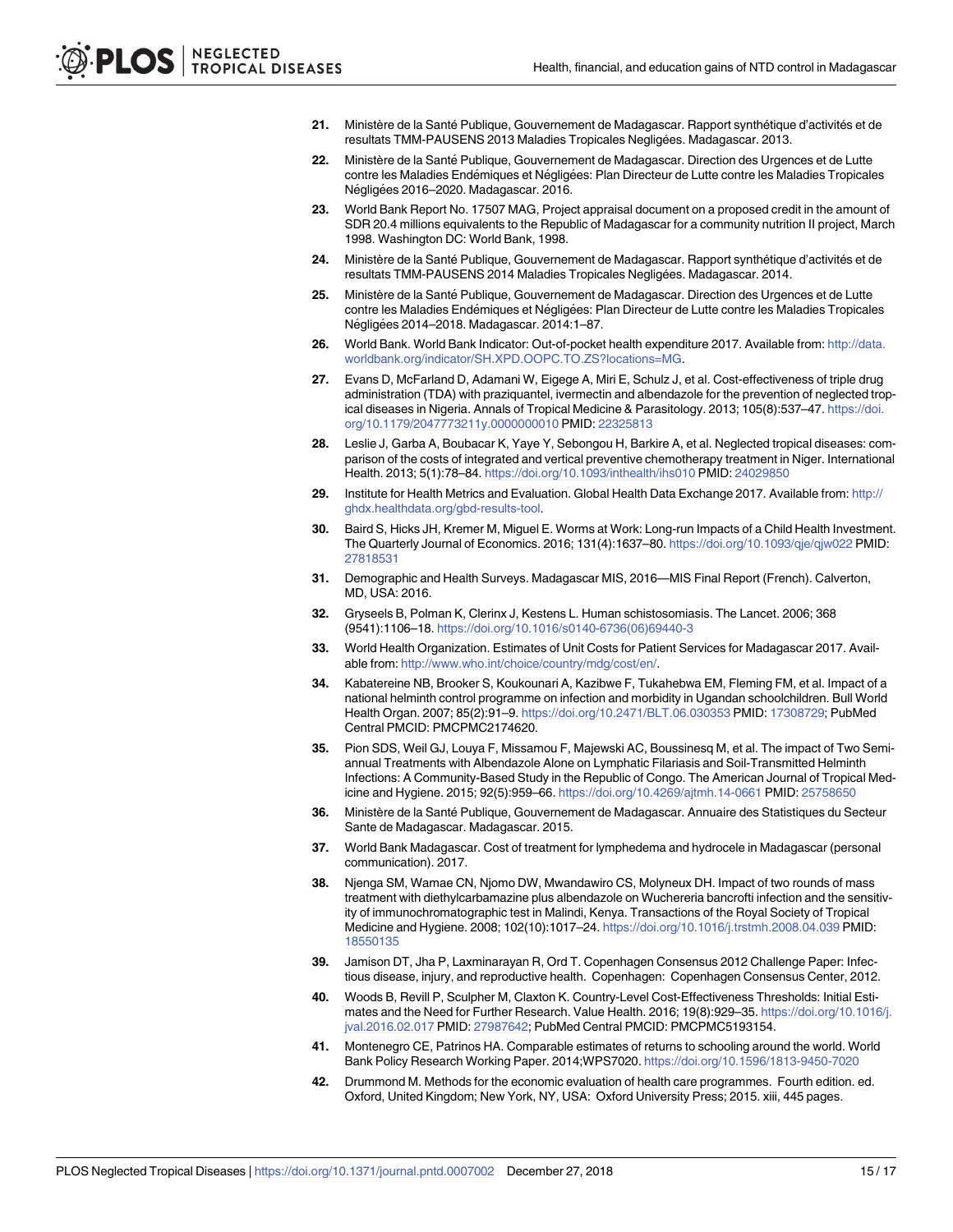- <span id="page-15-0"></span>**[43](#page-6-0).** Institut National de la Statistique, Gouvernement de Madagascar. Enquête nationale sur l'emploi et secteur informel (ENEMPSI). Madagascar. 2012.
- **[44](#page-6-0).** Gouvernement de Madagascar. De´cret Nº 2017–143. Fixant les Salaires Minima d'Embauche et d'Ancienneté par Catégorie Professionnelle. Madagascar. 2017.
- **[45](#page-6-0).** Davey C, Aiken AM, Hayes RJ, Hargreaves JR. Re-analysis of health and educational impacts of a school-based deworming programme in western Kenya: a statistical replication of a cluster quasi-randomized stepped-wedge trial. International Journal of Epidemiology. 2015; 44(5):1581–92. [https://doi.](https://doi.org/10.1093/ije/dyv128) [org/10.1093/ije/dyv128](https://doi.org/10.1093/ije/dyv128) PMID: [26203171](http://www.ncbi.nlm.nih.gov/pubmed/26203171)
- **[46](#page-6-0).** GiveWell. Errors in DCP2 cost-effectiveness estimate for deworming 2011. Available from: [http://blog.](http://blog.givewell.org/2011/09/29/errors-in-dcp2-cost-effectiveness-estimate-for-deworming/) [givewell.org/2011/09/29/errors-in-dcp2-cost-effectiveness-estimate-for-deworming/.](http://blog.givewell.org/2011/09/29/errors-in-dcp2-cost-effectiveness-estimate-for-deworming/)
- **[47](#page-6-0).** Critchfield GC, Willard KE, Connelly DP. Probabilistic sensitivity analysis methods for general decision models. Comput Biomed Res. 1986; 19(3):254–65. PMID: [3709122.](http://www.ncbi.nlm.nih.gov/pubmed/3709122)
- **[48](#page-6-0).** Doubilet P, Begg CB, Weinstein MC, Braun P, McNeil BJ. Probabilistic Sensitivity Analysis Using Monte Carlo Simulation. Medical Decision Making. 2016; 5(2):157–77. [https://doi.org/10.1177/](https://doi.org/10.1177/0272989x8500500205) [0272989x8500500205](https://doi.org/10.1177/0272989x8500500205) PMID: [3831638](http://www.ncbi.nlm.nih.gov/pubmed/3831638)
- **[49](#page-7-0).** Savioli L, Albonico M, Colley DG, Correa-Oliveira R, Fenwick A, Green W, et al. Building a global schistosomiasis alliance: an opportunity to join forces to fight inequality and rural poverty. Infectious Diseases of Poverty. 2017; 6(1). <https://doi.org/10.1186/s40249-017-0280-8> PMID: [28330495](http://www.ncbi.nlm.nih.gov/pubmed/28330495)
- **[50](#page-7-0).** World Bank Madagascar. Estimated unit cost of drugs for neglected tropical diseases in Madagascar (personal communication). 2017.
- **[51](#page-7-0).** de Silva N, Hotez PJ, Alvarado M, Basáñez M-G, Bolliger I, Bourne R, et al. The Global Burden of Disease Study 2010: Interpretation and Implications for the Neglected Tropical Diseases. PLoS Neglected Tropical Diseases. 2014; 8(7):e2865. <https://doi.org/10.1371/journal.pntd.0002865> PMID: [25058013](http://www.ncbi.nlm.nih.gov/pubmed/25058013)
- **[52](#page-10-0).** Lo NC, Bogoch II, Blackburn BG, Raso G, N'Goran EK, Coulibaly JT, et al. Comparison of communitywide, integrated mass drug administration strategies for schistosomiasis and soil-transmitted helminthiasis: a cost-effectiveness modelling study. The Lancet Global Health. 2015; 3(10):e629–e38. [https://](https://doi.org/10.1016/S2214-109X(15)00047-9) [doi.org/10.1016/S2214-109X\(15\)00047-9](https://doi.org/10.1016/S2214-109X(15)00047-9) PMID: [26385302](http://www.ncbi.nlm.nih.gov/pubmed/26385302)
- **[53](#page-10-0).** Keiser J, Utzinger J. Efficacy of Current Drugs Against Soil-Transmitted Helminth Infections. Jama. 2008; 299(16). <https://doi.org/10.1001/jama.299.16.1937> PMID: [18430913](http://www.ncbi.nlm.nih.gov/pubmed/18430913)
- **[54](#page-10-0).** Uneke C. Soil transmitted helminth infections and schistosomiasis in school age children in sub-Saharan Africa: Efficacy of chemotherapeutic intervention since World Health Assembly Resolution 2001. Tanzan J Health Res. 2010; 12(1):86–99. PMID: [20737834](http://www.ncbi.nlm.nih.gov/pubmed/20737834)
- **[55](#page-10-0).** Kabatereine NB, Nikolay B, Mwandawiro CS, Kihara JH, Okoyo C, Cano J, et al. Understanding Heterogeneity in the Impact of National Neglected Tropical Disease Control Programmes: Evidence from School-Based Deworming in Kenya. PLOS Neglected Tropical Diseases. 2015; 9(9):e0004108. [https://](https://doi.org/10.1371/journal.pntd.0004108) [doi.org/10.1371/journal.pntd.0004108](https://doi.org/10.1371/journal.pntd.0004108) PMID: [26421808](http://www.ncbi.nlm.nih.gov/pubmed/26421808)
- **[56](#page-10-0).** Turner HC, Truscott JE, Hollingsworth TD, Bettis AA, Brooker SJ, Anderson RM. Cost and cost-effectiveness of soil-transmitted helminth treatment programmes: systematic review and research needs. Parasites & Vectors. 2015; 8(1). <https://doi.org/10.1186/s13071-015-0885-3> PMID: [26137945](http://www.ncbi.nlm.nih.gov/pubmed/26137945)
- **[57](#page-10-0).** Jukes MCH, Drake LJ, Bundy DAP. School health, nutrition and education for all: levelling the playing field. Wallingford, UK; Cambridge, MA: CABI Pub.; 2008. xii, 145 pages.
- **[58](#page-10-0).** Makamu F, Azam M, Kazianga H. Returns to Controlling a Neglected Tropical Disease: Schistosomiasis Control Program and Education Outcomes in Nigeria. Economics Working Paper Series 1711 Oklahoma State University, Department of Economics and Legal Studies in Business. 2017.
- **[59](#page-10-0).** Welch VA, Ghogomu E, Hossain A, Awasthi S, Bhutta ZA, Cumberbatch C, et al. Mass deworming to improve developmental health and wellbeing of children in low-income and middle-income countries: a systematic review and network meta-analysis. The Lancet Global Health. 2017; 5(1):e40–e50. [https://](https://doi.org/10.1016/S2214-109X(16)30242-X) [doi.org/10.1016/S2214-109X\(16\)30242-X](https://doi.org/10.1016/S2214-109X(16)30242-X) PMID: [27955788](http://www.ncbi.nlm.nih.gov/pubmed/27955788)
- **[60](#page-10-0).** Croke K, Hicks JH, Hsu E, Kremer M, Miguel E. Should the WHO withdraw support for mass deworming? PLOS Neglected Tropical Diseases. 2017; 11(6):e0005481. [https://doi.org/10.1371/journal.pntd.](https://doi.org/10.1371/journal.pntd.0005481) [0005481](https://doi.org/10.1371/journal.pntd.0005481) PMID: [28594928](http://www.ncbi.nlm.nih.gov/pubmed/28594928)
- **[61](#page-10-0).** Taylor-Robinson DC, Maayan N, Soares-Weiser K, Donegan S, Garner P. Deworming drugs for soiltransmitted intestinal worms in children: effects on nutritional indicators, haemoglobin and school performance. Cochrane Database Syst Rev. 2012. <https://doi.org/10.1002/14651858.CD000371.pub4> PMID: [22786473](http://www.ncbi.nlm.nih.gov/pubmed/22786473)
- **[62](#page-10-0).** Ahuja A, Baird S, Hicks JH, Kremer M, Miguel E, Powers S. When Should Governments Subsidize Health? The Case of Mass Deworming. The World Bank Economic Review. 2015; 29(suppl 1):S9–S24. <https://doi.org/10.1093/wber/lhv008>